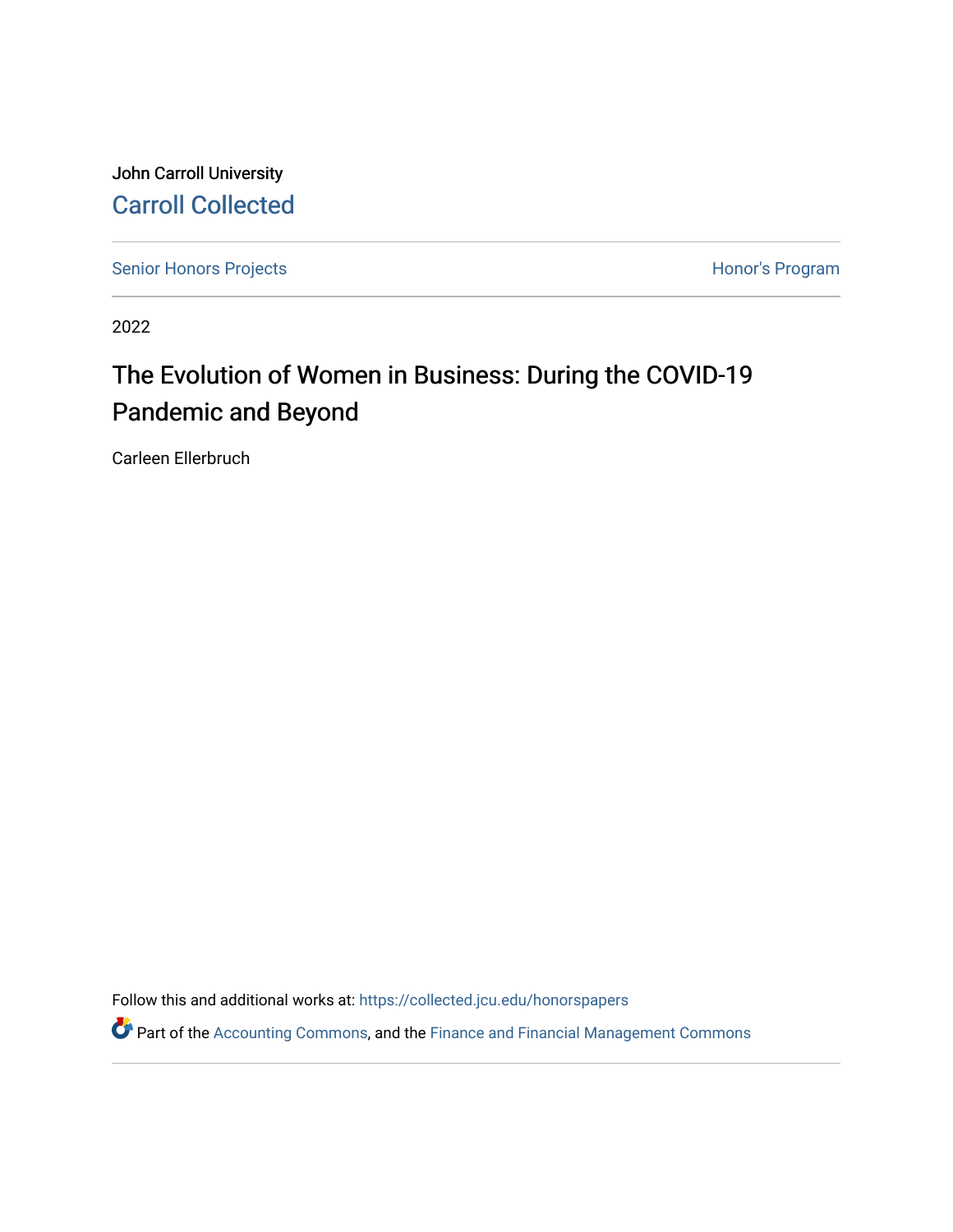## **The Evolution of Women in Business:**

## **During the COVID-19 Pandemic and Beyond**

Focus: Financial and Accounting Industries

## **Carleen Ellerbruch**

Advisors: Dr. Lindsay Calkins & Dr. Karen Schuele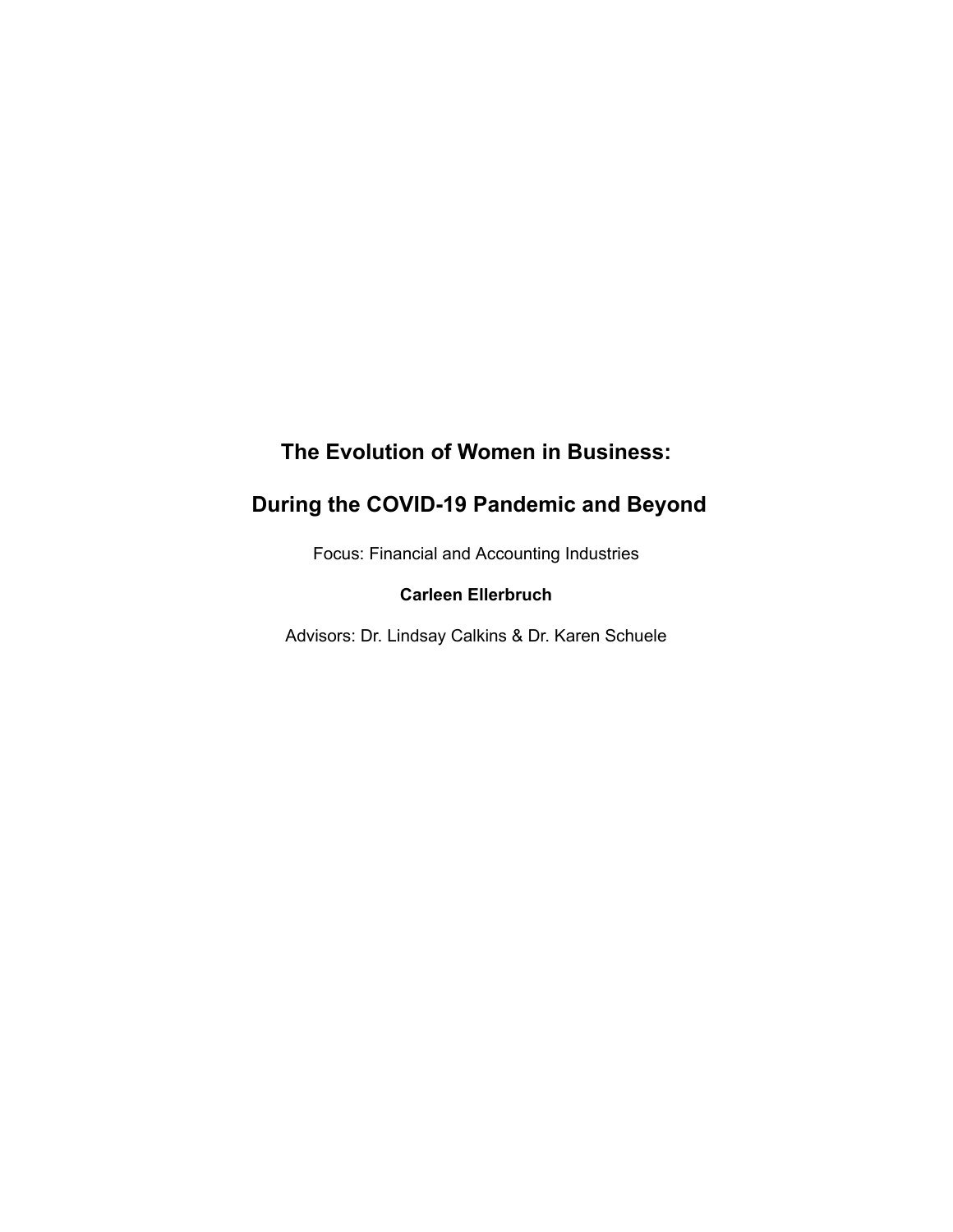#### I. **Introduction**

Not too long ago, the world looked very different from what we see today in our modernized society and financial institutions. Women have made impressive strides in their financial independence and participation in the business work world. As recently as 1974, with the Equal Credit Opportunity Act, U.S. women gained the ability to take out a loan or open up a credit card in their name. This was over fifty years after women earned the right to vote (Raskulinecz, 2021). Today, the number of women serving in prominent roles in the business world continues to grow but the recent challenges the world has faced could potentially stall that progress.

Employee diversity is considered by many to be a huge asset to a firm and it often translates into benefits for a firm's clients. Often clients will look at the diversity of a firm when deciding whether to engage with them. Companies and prospective clients require high levels of transparency when it comes to the diversity of employees (Rogish, et al, 2019). California was the first state to legally mandate public companies, with principal offices in the state, to have at least one female board member by the end of 2019 (Rogish, et al, 2019). Many businesses themselves have begun to see the value that women can bring to the table and the value of having diversity of opinions and ideas.

The COVID-19 pandemic was a world-changing event that has impacted nearly every aspect of people's daily lives since March 2020 and the aftermath will likely be seen for many years to come. The pandemic has had a major impact on the work life of nearly every professional but may be especially impactful for women who are entering their respective industries or trying to grow a career. These impacts will be explored throughout this paper.

Ellerbruch 1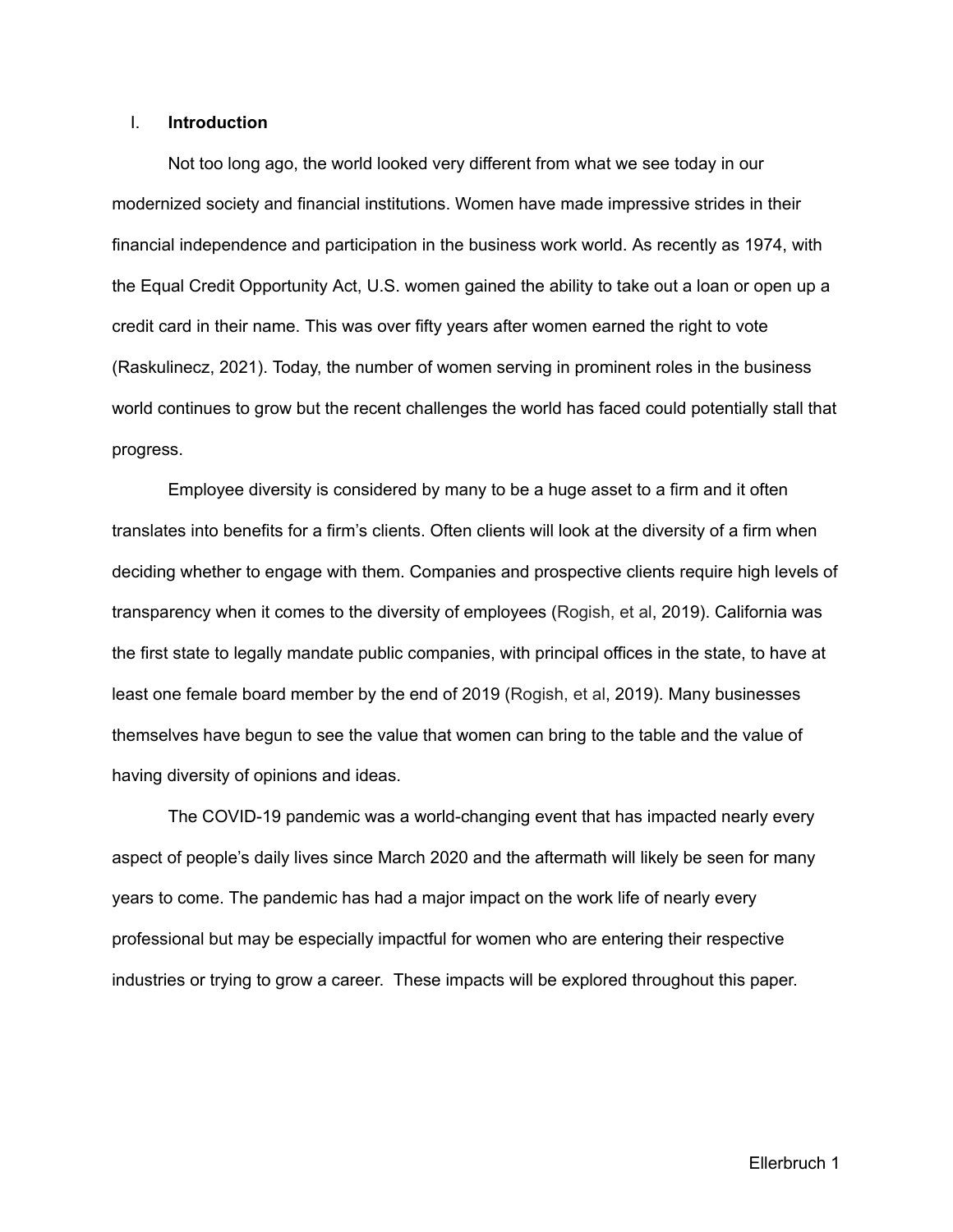#### **II. Women in Business Today**

Globally, women have made immense strides to make a name for themselves in the business world. However, there are so many more opportunities and places where women should be present and where they could make an impact. One of the largest areas in which firms generally look to improve is in their leadership roles and the qualities they value in employees in these roles. Some of these qualities include strong communication skills, managing employees remotely, leading through complexity and ambiguity, and leading through influential behavior (Rogish, et al, 2019). A Harvard study conducted to examine the different leadership qualities in men versus women found that women outscore men in 17 of 19 leadership qualities assessed (Rogish, et al, 2019). Companies may be missing out on a huge opportunity to grow their businesses and capitalize on the leadership skills of the women who may already work for their companies.

While many of the positive qualities women bring to leadership roles in the financial world may have gone unnoticed, some firms are embracing the differences women bring to the table and growing their firms because of them. Brown Smith Wallace is a Top 100 CPA and advisory firm, located in St. Louis, that has made female employees and their retention its top priority. Over half of the professionals working at the firm are women and 11 of its 33 partners are as well (Sanders, 2020). Embarking on its initiative to retain more female professionals, Brown Smith Wallace has employed both internal and external strategies. Internally, an emphasis has been placed on creating alternative work schedules for women with families and other caretaker obligations they may have during a typical work week. The firm offers "paid parental leave, private in-office areas for nursing mothers, flexible schedules and unlimited time off for managers and above," (Sanders, 2020). Additionally, female leaders throughout the company meet during the year to present on development ideas, network with one another, and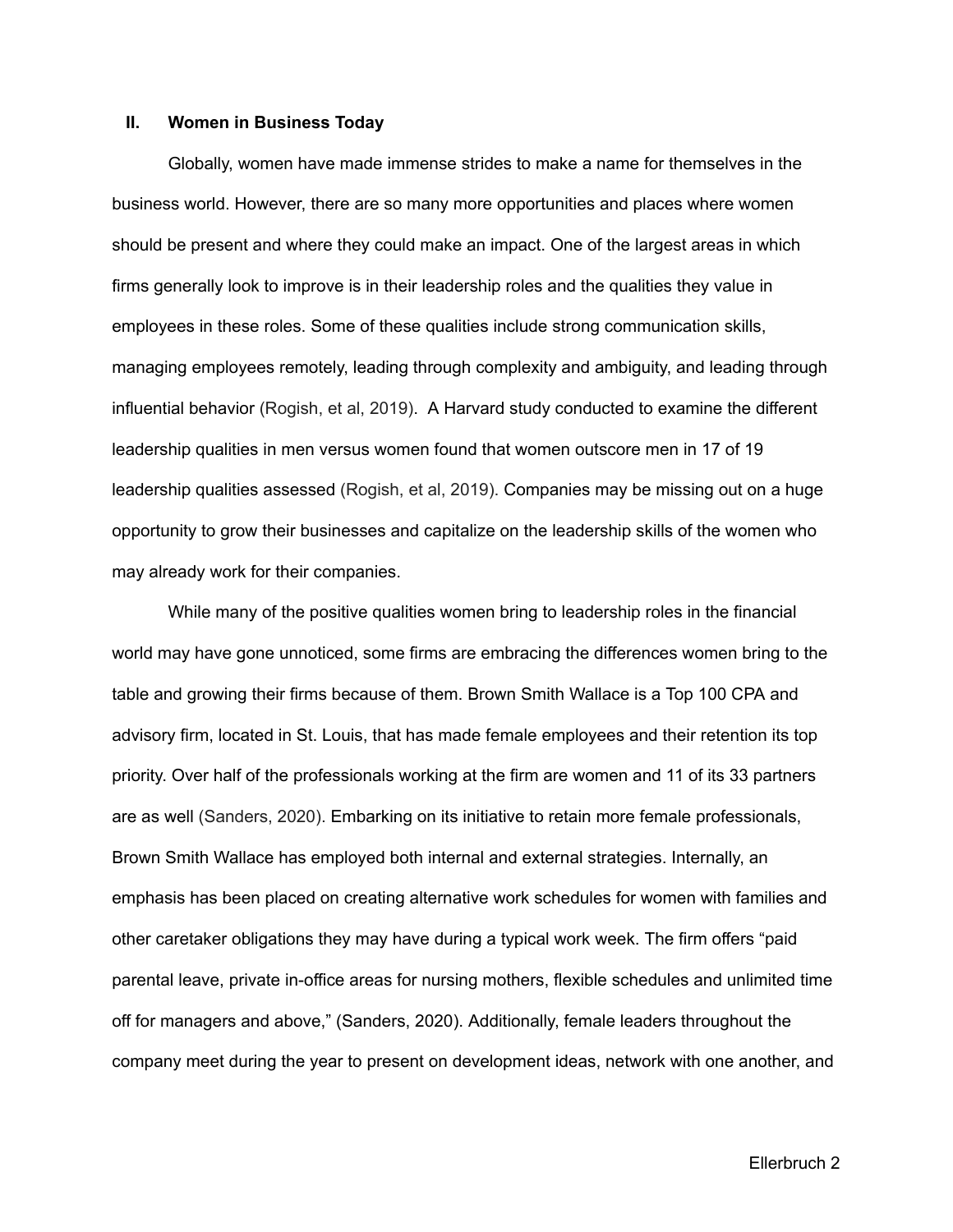even have book club discussions. Externally, the firm dedicated both time and resources to hosting conventions for women entering the workforce and for women within its firm. Its biggest initiative, The Bridge, is hosted in St. Louis where future women leaders network, enjoy each other's company, and learn (Sanders, 2020). While remote work and flexible work schedules are relatively new for most of the world, Brown Smith Wallace is a firm that has proven from years of work experience that remote work and flexible schedules are successful for retaining high-quality female employees (Sanders, 2020).

From a firm that was successfully able to retain female employees during the pandemic, Brown Smith Wallace has three tips for other companies trying to do the same. First, allow your employees to set their own schedules and trust that they will get their work done. Expressing to employees that a company is very understanding and accommodating does not go unnoticed by employees (Sanders, 2020). Second, encourage employees to take time off. It is hard to get high quality work done when employees are exhausted and overworked. Finally, encourage coworkers to keep their cameras on in a remote setting. This allowed employees to have deeper connections and relationships with their coworkers (Sanders, 2020).

Brown Smith Wallace Audit Partner Kelly Weis says, "honestly, when I left college, my plan was to be one of those 'five year and out' professionals. The people and the continued growth of our firm changed my perspective. I have been with the firm for 25 years; I started here as a staff and today I am a partner. I grew up surrounded by a group of kind, talented and motivated professionals that I feel honored to call my friends. It has been an amazing ride," (Sanders, 2020). Brown Smith Wallace provides a clear example of what it takes to retain female employees and leaders long-term.

A big challenge for female retention is the fact that women typically take significant childcare and household responsibilities. Women make up 75% of the world's unpaid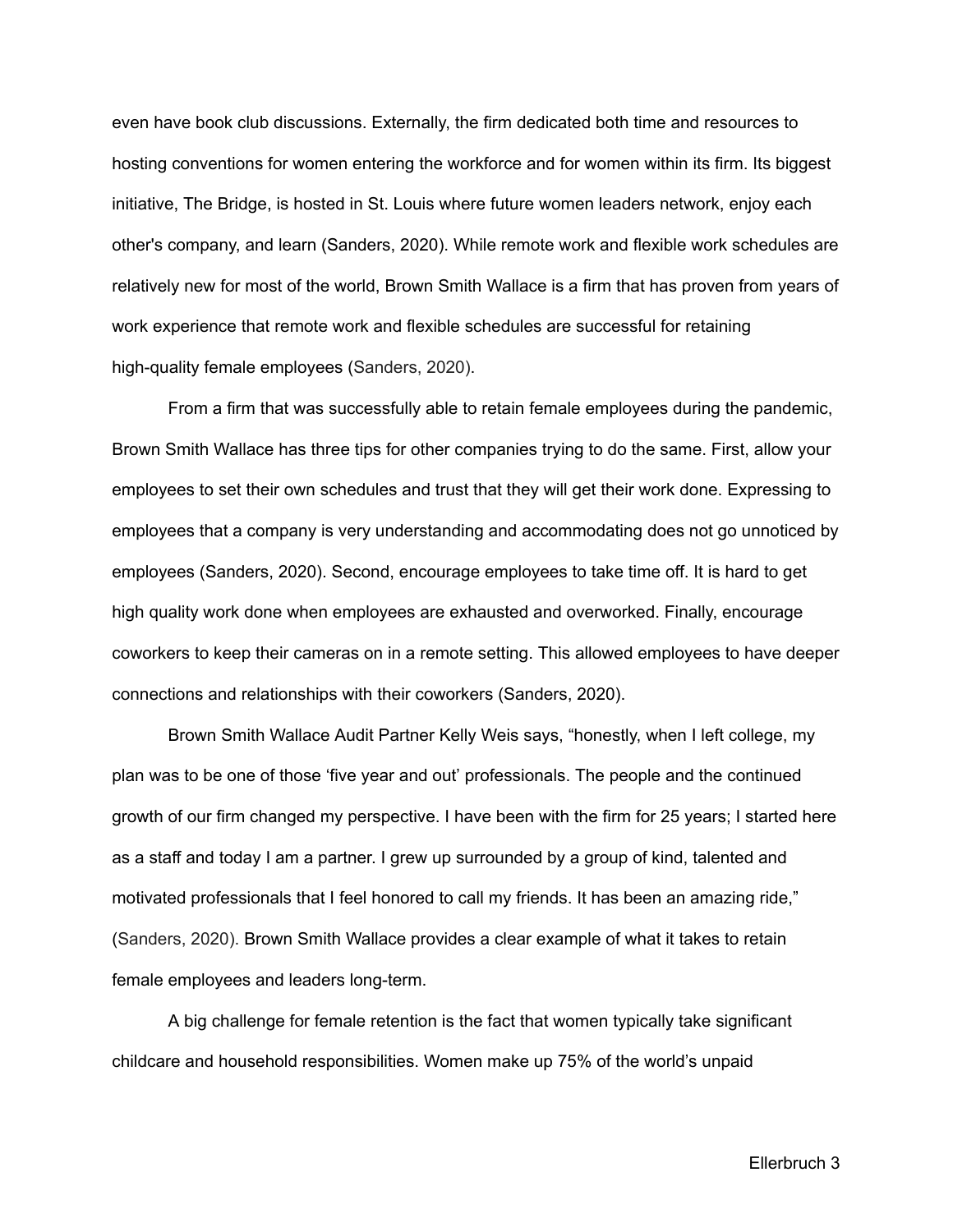care-workers for both children and the elderly (Madgavkar, et al, 2020). A recent survey found that one in four women have a child under the age of 14 at home (Bateman; Ross, 2020). To address the gender disparity in the provision of childcare, a number of initiatives have been suggested. For example, employer or state-funded provisions of childcare or tax policies that encourage both spouses to work could be enacted, or employer implementation of more family-friendly programs that allow for flexible time or even part-time work when parents need it. In addition, companies could redesign their review and promotional systems to incorporate any new "family-friendly" policies so employees feel encouraged to act in the best interest of their entire family (Madgavka, et al, 2020).

#### **III. The Pandemic**

As noted earlier, the onset of the pandemic impacted the lives of all working professionals, but in a number of ways, women felt the impact more severely. Seventeen percent of all working women rely on the schools and childcare facilities that were shut down during the pandemic because they do not have another adult at home that can provide care (Bateman; Ross, 2020). These results were especially hard on single working mothers because they did not have the option of having someone else help shoulder the work and care they needed to provide. This increase in care often resulted in women having to leave their current jobs or reducing the number of hours they were available to work (Bateman; Ross, 2020).

Additionally, evidence suggests that there is an unequal distribution between men and women among those who lost their jobs due to the pandemic. "Between February and August mothers of children 12 years old and younger lost 2.2 million jobs compared to 870,000 jobs lost among fathers," (Bateman; Ross, 2020). There are many reasons for this disparity, including the difference in professions in which many women work compared to men, but the huge disparity is concerning for women. Working mothers' quality of work may have decreased due to their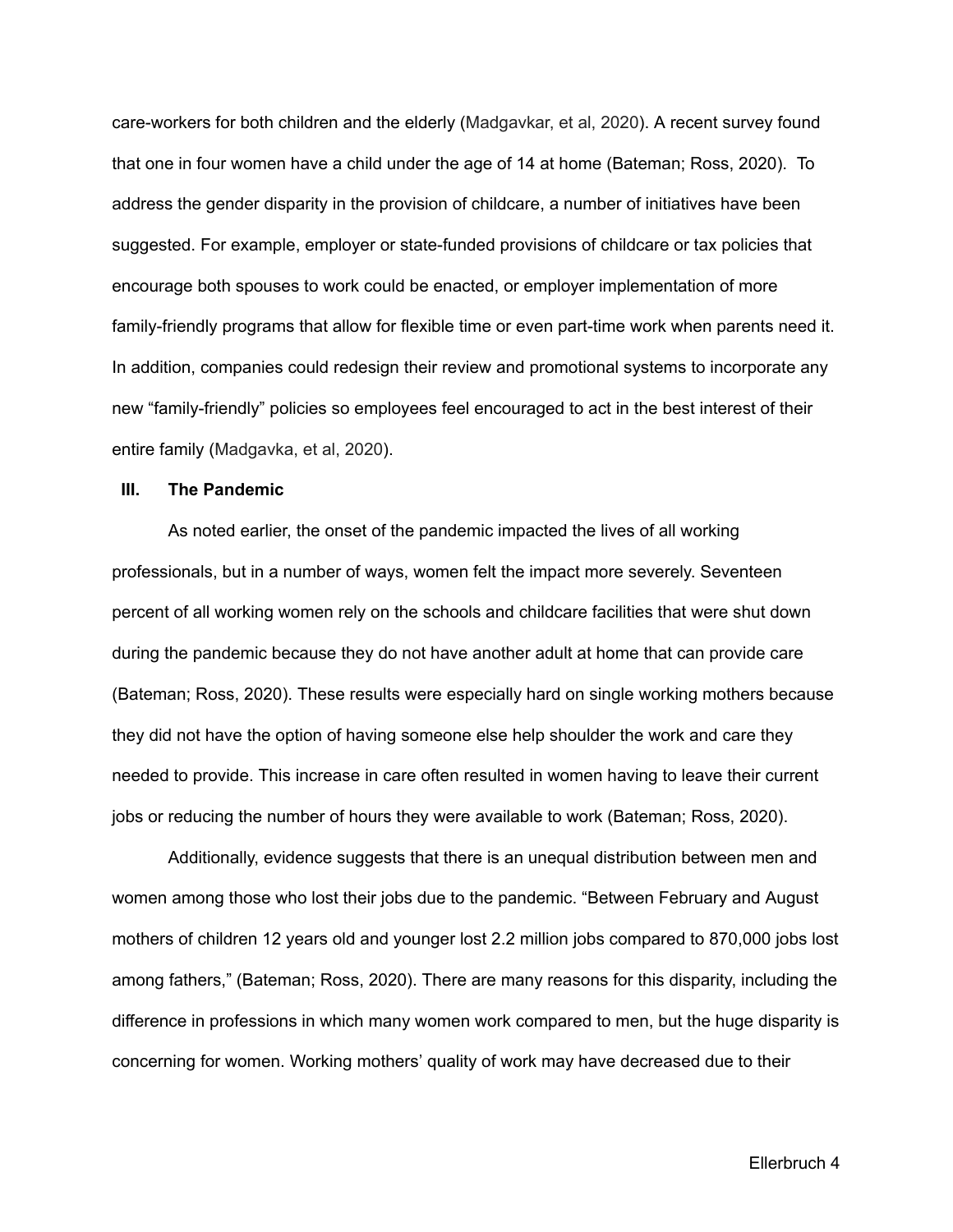increased responsibilities or they have limited availability when caring for children that may have led to this disparity in jobs lost.

Over the past decades, women have made great strides in advancing their careers, however, the pandemic appears to be threatening this growth either by slowing it down or reversing it. This research study investigates whether women are experiencing negative impacts on their careers brought on by the pandemic and what can be learned from changes to the work environment during the pandemic.

#### **IV. Survey**

As a future woman in business, I believe there are many opportunities but also many unexpected challenges for me. Especially after the COVID-19 pandemic, I wanted to explore what lay ahead for me in the business world as I start my career after graduation this spring. I began my research thinking that I would find many new challenges for women in the business environment resulting from the upheaval caused by COVID-19. Any topic involving COVID-19 and its aftermath is very fresh and only minimal research investigating its impact on business has been done. As a result, I decided to conduct my own research through a survey sent out to John Carroll Alumni, posted on social media pages, and sent out through different company's networks. I also posted it to my personal LinkedIn and shared it with friends and family. Through the alumni network, 9,340 female alumnae were sent the email with an open rate of 25.7% and 371 clickthroughs. The survey collected demographic data on respondents as well as perceptions on the positives and negatives from the pandemic. Further, the survey captured general advice for women entering the business world.

#### **A. Demographics**

I received 292 responses, 95.9% of which were from females and 39% of which were from employees in either the accounting or financial industries. Throughout the analysis of the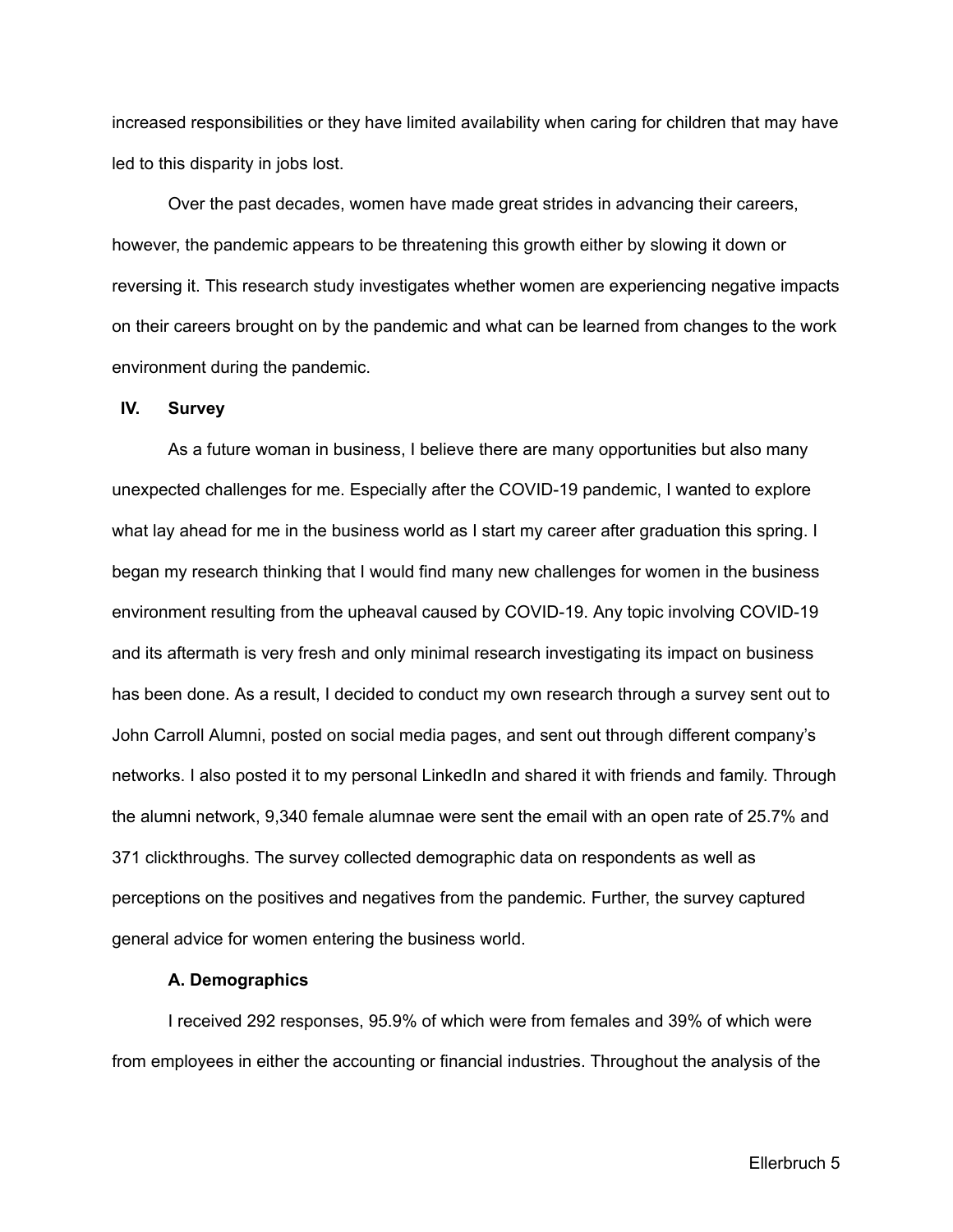responses, I took all responses into consideration except for the results reported in Tables 4-9 & 13, wherein I only included responses from female participants. The Appendix contains the full survey.

As shown in Table 1, the industries in which respondents currently work include the typical business areas of marketing/ human resources, financial services, accounting, and sales. Those reporting others came from education, higher education, and healthcare. As shown in Table 2, nearly 80% of respondents identify as Millenials (41.47%) or Generation Xers (37.3%). In Table 3, respondents report the number of years working in their current industry.





## **Table 2**



Which Generation are you a part of?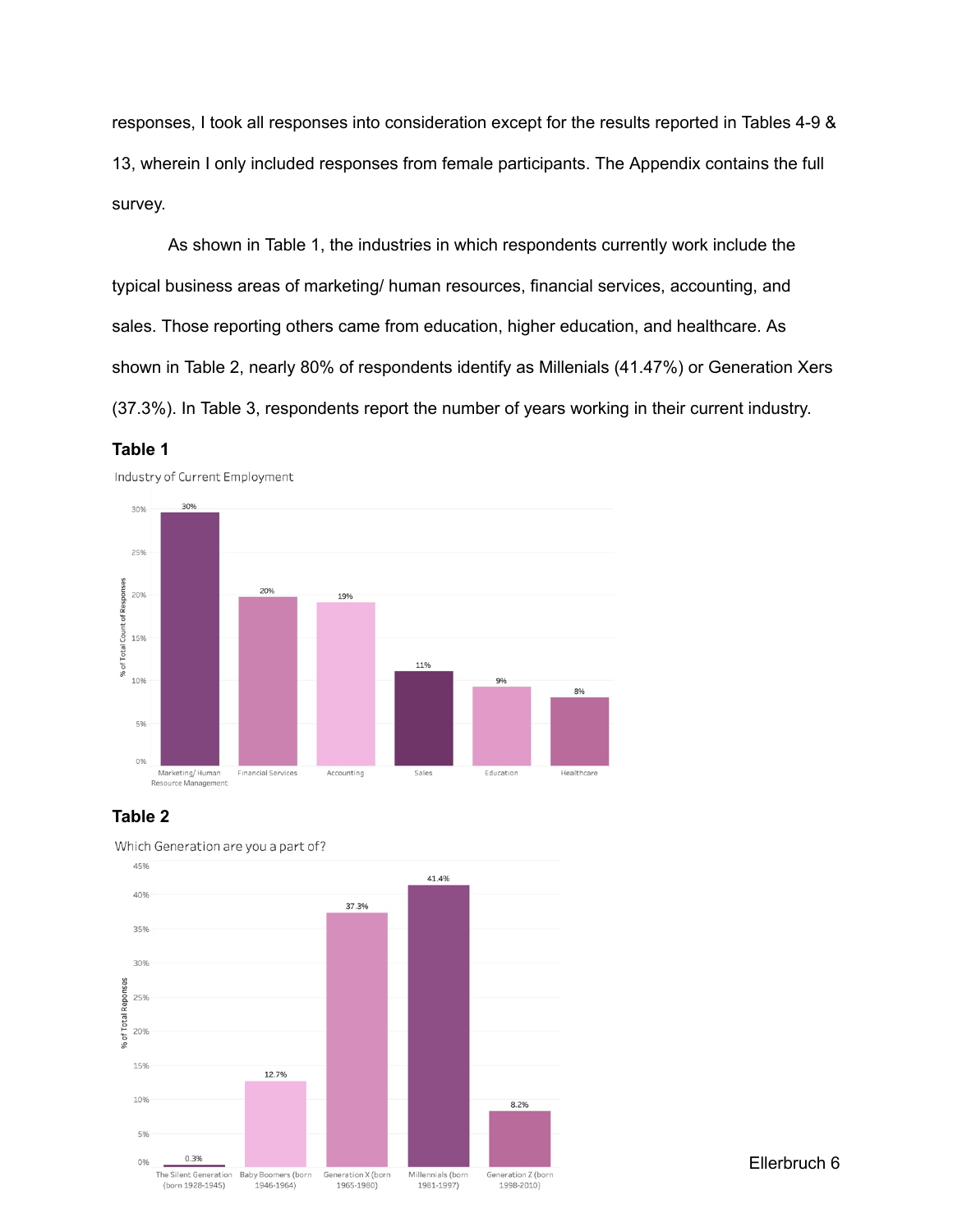



How long have you been in your current industry of employment?

## **B. Work Experience During the Global Pandemic**

COVID-19 impacted the way professionals work around the world, and we are just beginning to learn about their experiences. Working remotely during the pandemic could be viewed as an "experiment" to see what a more flexible work environment might look like. Through a series of survey questions. I gathered information from professionals, especially females, on their experiences.

Beyond just normal struggles to build a career, the changes in the work environment brought on by COVID-19 had the potential to create new challenges. Professionals, moving to a work-from-home environment, instantly combining work-life with home-life, could face unimaginable challenges. Survey respondents were asked to identify new work-related challenges that came along with the pandemic. The new challenges most often experienced by survey respondents, as reported in Table 4, include loss of coworker relationships (50% of respondents agree), fewer opportunities to learn and grow in the work-from-home environment (45.5% of respondents agree), and communication difficulties with coworkers (37.3% of respondents agree). **1**

<sup>1</sup> Percentage totals more than 100% as respondents were asked to select all survey choices that applied.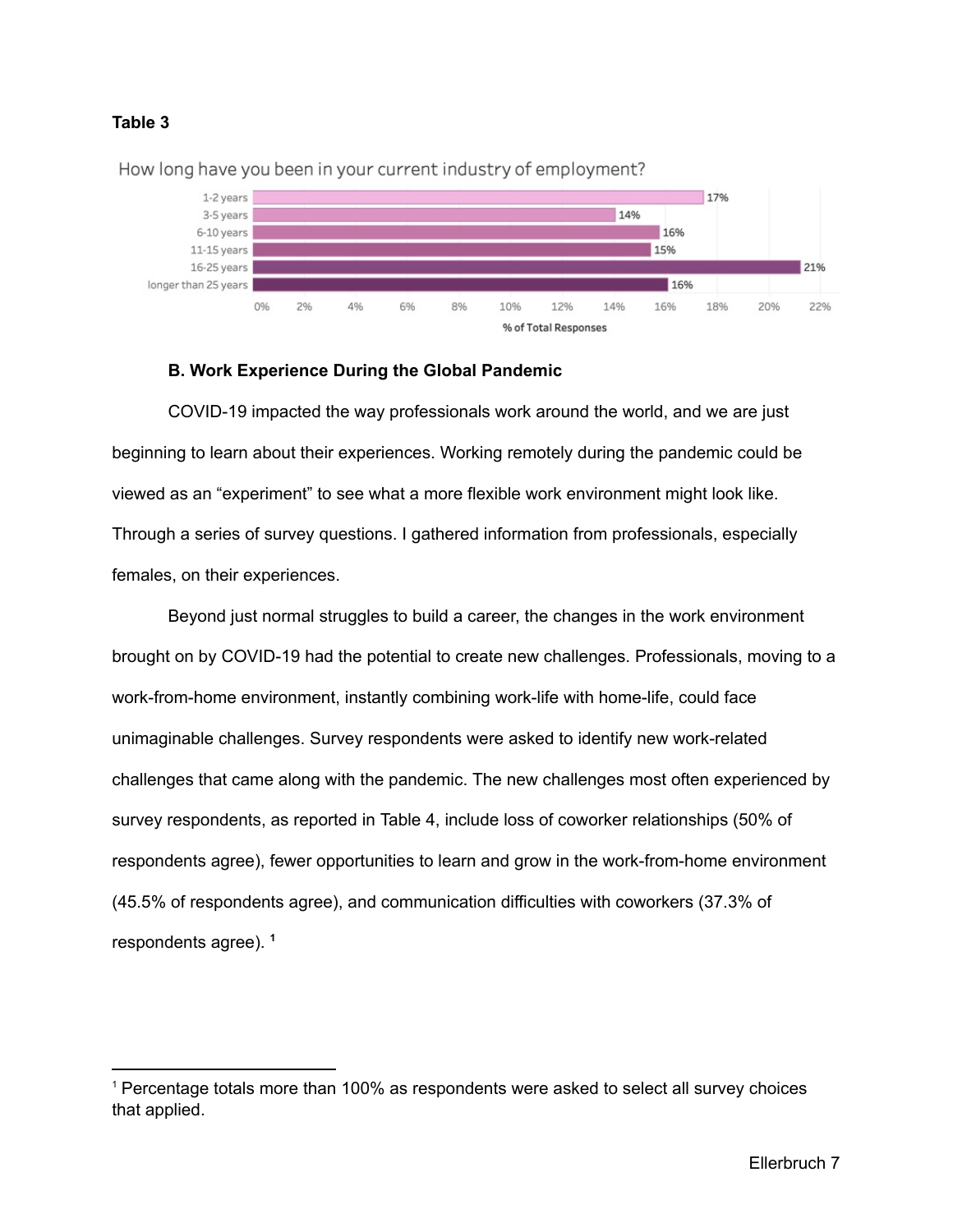#### **Table 4**

## What new work-related challenges have you experienced with the global pandemic?



Another factor that directly impacts so many women's lives with the onset of the

pandemic has been the increase in childcare or household responsibilities. As reported in Table 5, 35.36% of respondents have seen this in their own lives. In the spring of 2020, many children were sent off to do school from home and parents had to find a way to take care of them and ensure they were still learning. Maintaining a full busy work schedule while adding teaching and monitoring your children does not sound like an easy job.

#### **Table 5**



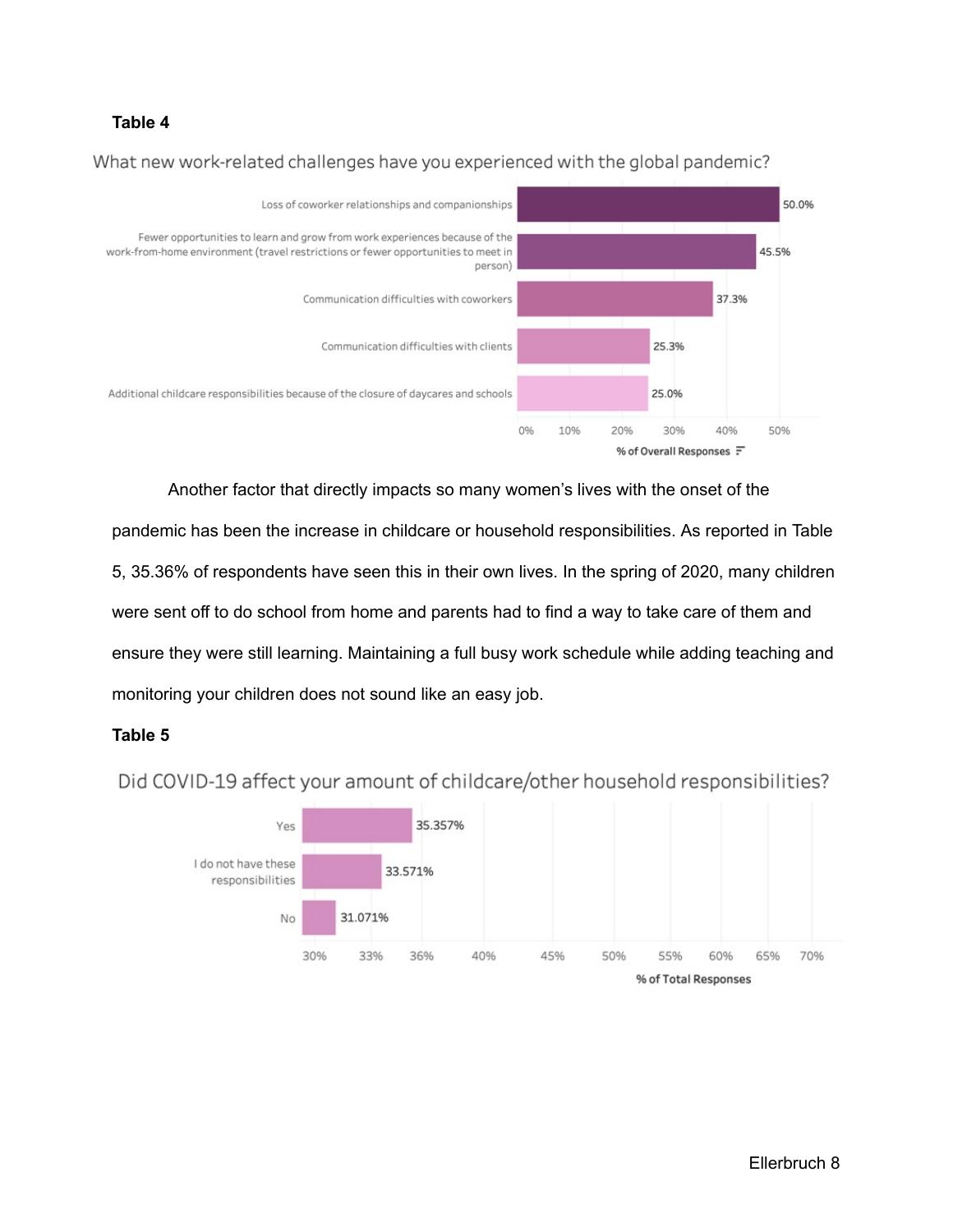When these respondents were asked how this increase in the amount of childcare/house responsibilities impacted their available working hours, as reported in Table 6, 46% of respondents stated that it did not impact their career at all and 40% stated they only had a slight decrease in the number of hours available to work. Only 12% stated that they saw significant reductions in the number of available hours to work, which was surprising based on the percentage of respondents that said they had an increase in responsibility. Perhaps companies were more accommodating to the need for families to care for their children, or perhaps parents found creative ways to effectively balance care for their children while working from home. Maybe the other spouse took on more responsibilities in the home as well since they were at home too. Recently, with many companies returning to in-person or hybrid structures, women are seen returning at a much lower rate than their male co-workers (Kantaria, 2020). These women have adapted to the work-from-home environment and now are not ready for another change in their daily schedules. Not returning to the in-person working environment could, however, impact a woman's progression and growth if all of their co-workers are returning (Kantaria, 2020).

#### **Table 6**



How did the increase in childcare or household responsibilities affect your career?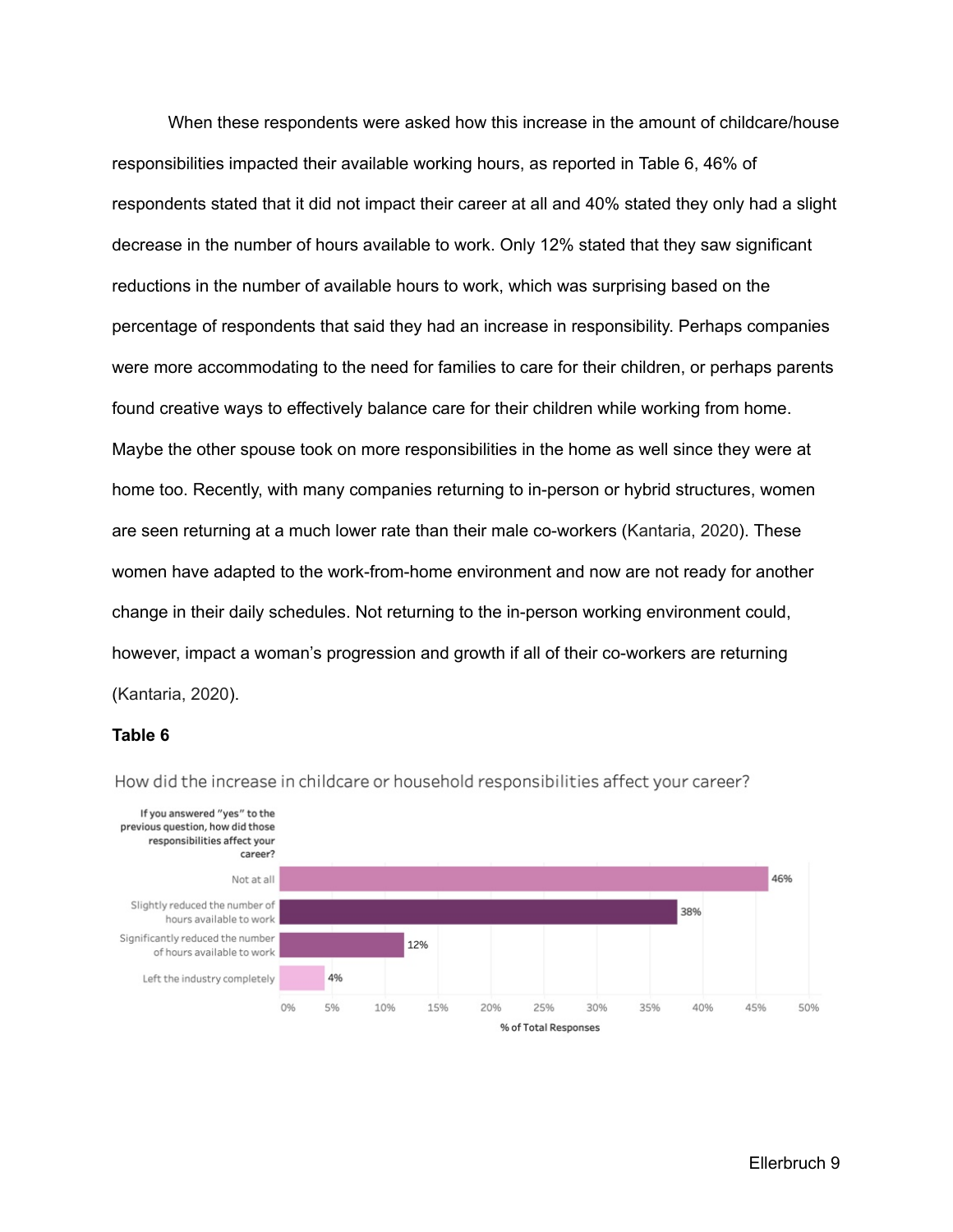In addition to surveying respondents related to challenges resulting from the pandemic, the survey gathered perceptions of positive changes in the work environment related to COVID. Similar to other questions on the survey, respondents were asked to choose all options that applied so percentages total over 100%. As shown in Table 7, by far the most positive result to come from the work-from-home environment was the time that was saved from having to commute to an office, with 70.5% respondents indicating this as a positive experience from the pandemic. Prior research suggests that the time saved from not having to commute allowed individuals to sleep in longer, make healthier meals, or have more family time, all positive things (Madgavkar, 2020). Sixty-two percent of respondents stated that the pandemic helped create more time for family, friends, and relaxation, likely resulting from no longer having to commute to an office. Out of these positives, many expressed that they were able to be more productive in a work-from-home environment. Communication was faster over the internet, no distractions from coworkers, and more time to work with no commute or travel.

#### **Table 7**

What postives have you experienced from COVID-19 in your work environment?



With increased home responsibilities and fewer opportunities for interaction with superiors, it would not be surprising for respondents to report a negative impact of work environment changes from the pandemic. Contrary to expectations, 53.3% of respondents shared that they do not think COVID-19 has impacted anything in their future career or potential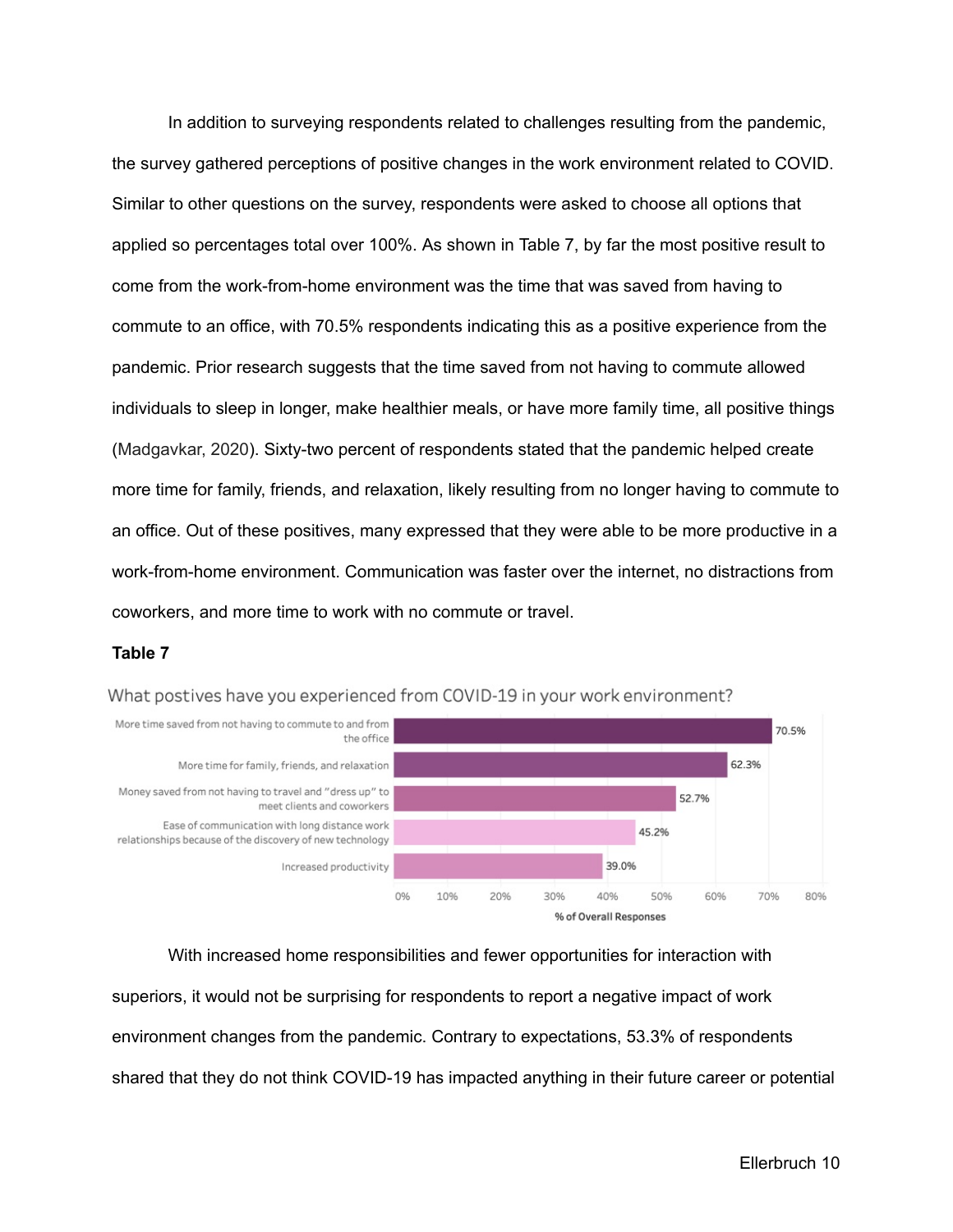growth and 36% actually said it helped their career to grow (see Table 8). Table 9 reports the results on this question across generational lines. Those reporting no future career impact result from the pandemic came from the older generations, Baby Boomers and Generation X, while those reporting a positive impact were equally divided across Generation Xers and Millennials. Only Millennials reported a negative impact from COVID-19, perhaps resulting from being less established in their careers and newer to the workforce. After answering the question about future career growth, respondents were given the option to elaborate on their response to gather more insight into the meaning behind their answers. Many respondents who reported that work-related changes improve their career indicated that they were able to learn a lot about technology, and many discovered their understanding of technology exceeded that displayed by their managers. Many of these individuals were able to take on leadership roles much earlier in their careers due to a decline in the workforce resulting from the pandemic and their increased understanding of technology and remote communication. Remote-work also eliminated many of the "water-cooler" conversations that may have impacted work environments in-person, giving individuals a chance to show their high quality work and create new relationships online.

#### **Table 8**

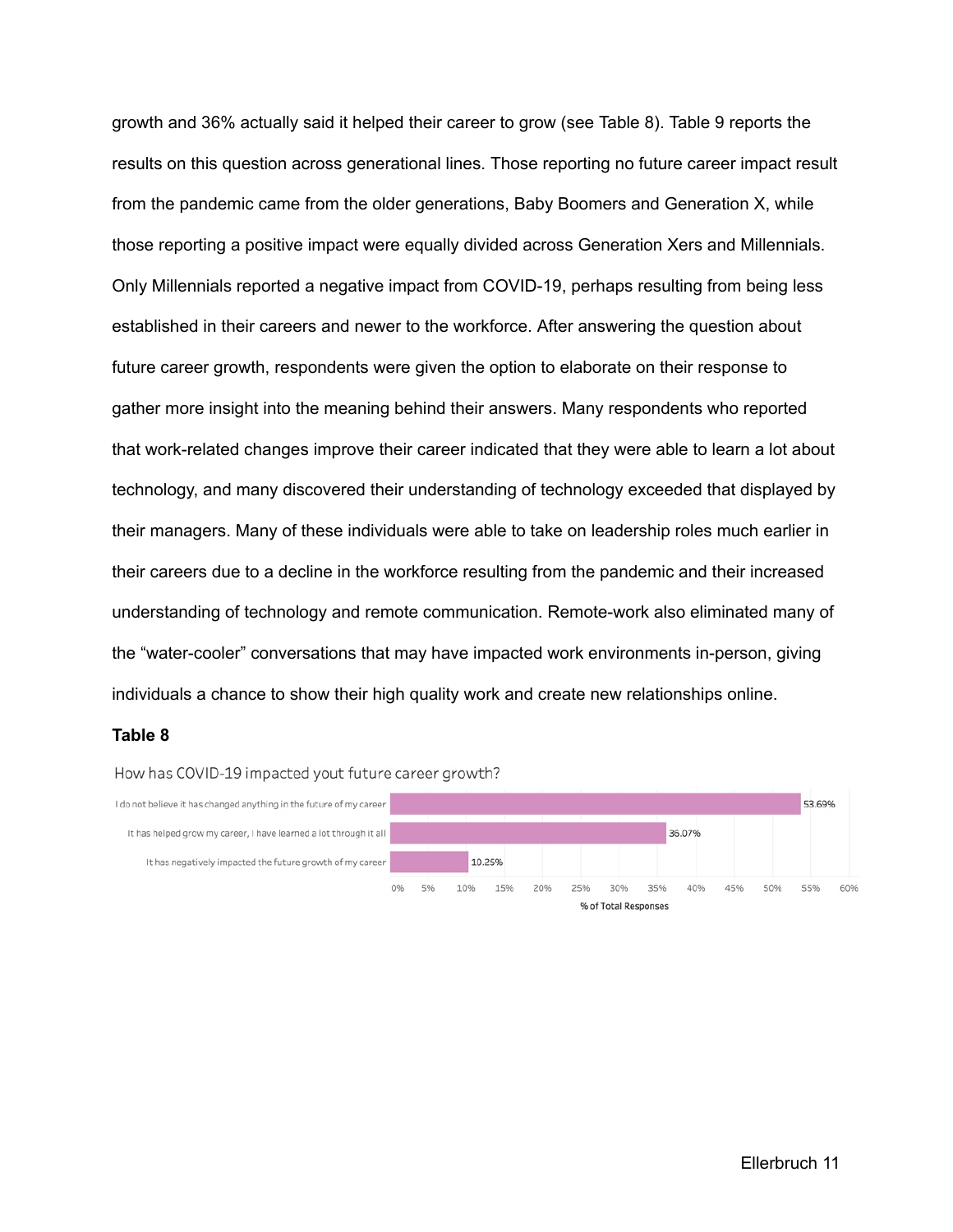#### **Table 9**



By generation, how has COVID-19 has impacted future career growth?

The final survey question related to the impact of the pandemic on respondents' work-life and careers investigates perceived impact difference across gender lines. In particular, respondents were asked if they believed women were more negatively impacted by the pandemic than men. Throughout the survey, the results have indicated that there has not been a huge negative impact on women, however, when asked about the gender disparity, 70% indicate women were more severely impacted by the pandemic. There are lots of positives to be found from changes in the work environment resulting from COVID-19, but women are perceived to have been more negatively affected over the past few years when compared with men. It will be interesting to see how this will play out in the future and what companies will do to counteract an apparent gender disparity in the career impact of the pandemic.

#### **Table 10**

In your opinion, have you seen women more severely impacted by the pandemic than men? In you.. $=$ 

| Yes |    |    |     |     |     |     |       |     |                      |     |     |     |     |     | 69.9% |     |
|-----|----|----|-----|-----|-----|-----|-------|-----|----------------------|-----|-----|-----|-----|-----|-------|-----|
| No  |    |    |     |     |     |     | 30.1% |     |                      |     |     |     |     |     |       |     |
|     | 0% | 5% | 10% | 15% | 20% | 25% | 30%   | 35% | 40%                  | 45% | 50% | 55% | 60% | 65% | 70%   | 75% |
|     |    |    |     |     |     |     |       |     | % of Total Responses |     |     |     |     |     |       |     |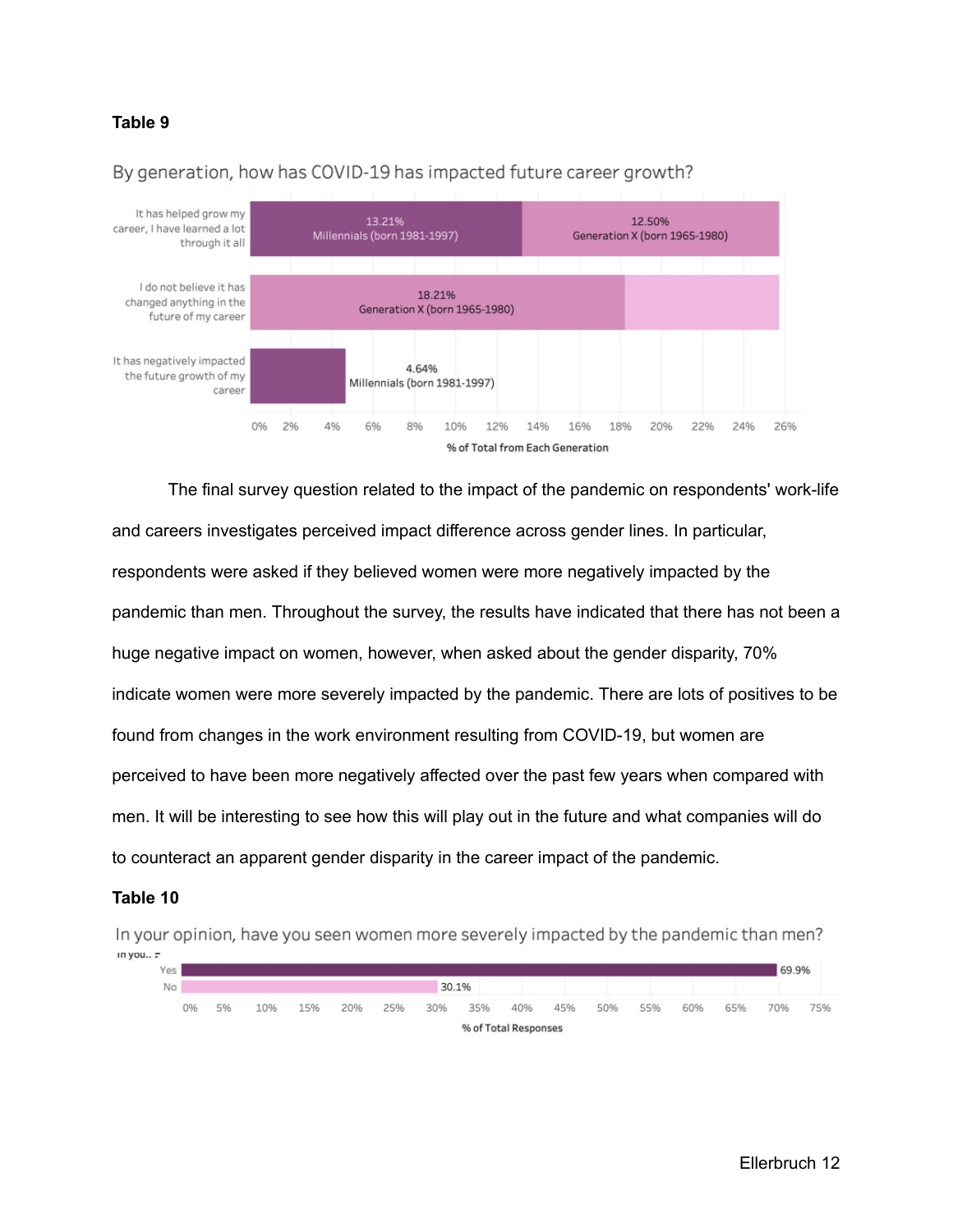#### **C. Summary Questions about General Women in Business**

The final questions on the survey were more general to women in business, rather than directly related to COVID-19. Table 11 reports respondents' perceptions of the biggest challenges when initially entering the workforce after college. Nearly 20% of respondents believed they did not have difficulties adjusting from college to a career. The other 80% reported challenges dealing with difficult managers (34.2%), adjusting to new schedules (21.1%), and the women's glass ceiling and not being able to attain those leadership positions (16.17%). The glass ceiling is not anything we can directly see or find in company policy. There are many different perspectives of what makes up the glass ceiling, and one is that it is made up of implicit biases that reflect the leadership roles that are given out in a company hierarchy (Kagan, 2022). Different countries and companies have their own challenges for women and even for other minorities to overcome that result in this "glass ceiling" parallel.

In response to an open-ended question asking respondents to identify the number one way companies could increase retention of female employees, an overwhelming number of responses focus on increased flexibility while many others included childcare options, equal pay, and a women's support and development program. The Brown Smith Wallace approach reported earlier in this paper provides evidence that alternative work schedules and company ideals can work and be successful. The survey results suggest that many women are missing the work model developed and matured at Brown Smith Wallace. Flexibility is a huge factor that directly influences how long not only women but how long anyone stays at a certain company. Individuals want to develop their own lives around their working schedule and if there is no time for that, talented employees will take their skills elsewhere because there would be no reason for them to stay when other jobs can offer them what they want and need (Madgavkar, 2020).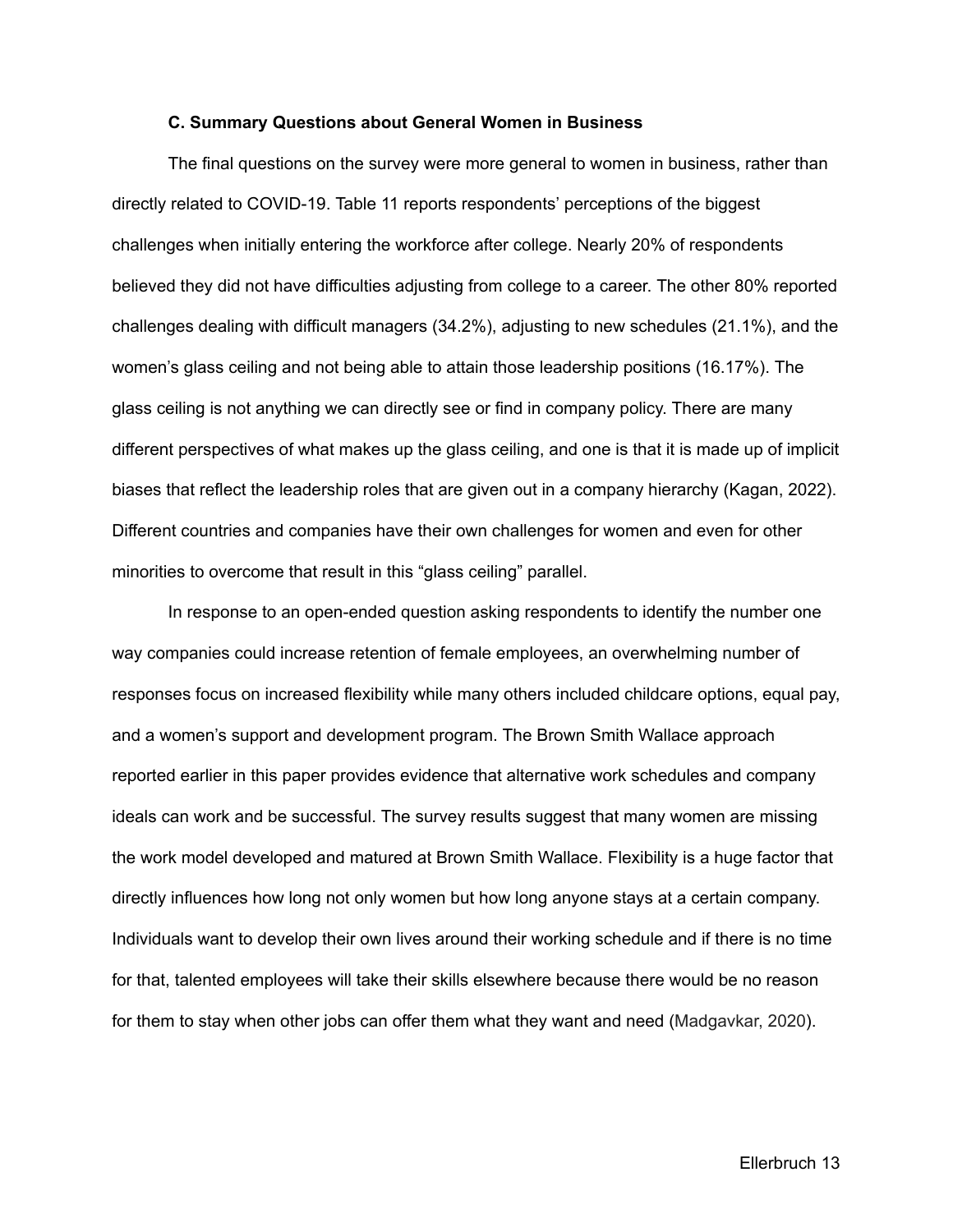## **Table 11**

For women only, what was the hardest challenge when entering the workplace after college and beyond?



While every generation that participated in the survey had some observations that supported increased flexibility, by far the Millennials had the most. Their responses are also the most valuable because they are currently the ones working their way up in their respective industries and will soon be the leaders. However, I wonder if I had asked it in a different survey that had nothing to do with COVID-19 would the results have been the same. Has the changes in the work environment resulting from the pandemic resulted in flexibility becoming a top priority for women?

Finally, the survey requested advice and last thoughts on entering the workplace as a woman, especially during COVID-19. A common theme among many of the responses is to know your worth and don't be afraid to stand out. Specifically, respondents shared:

> When negotiating salary and benefits, be confident in your abilities and don't sell yourself short just to make someone happy.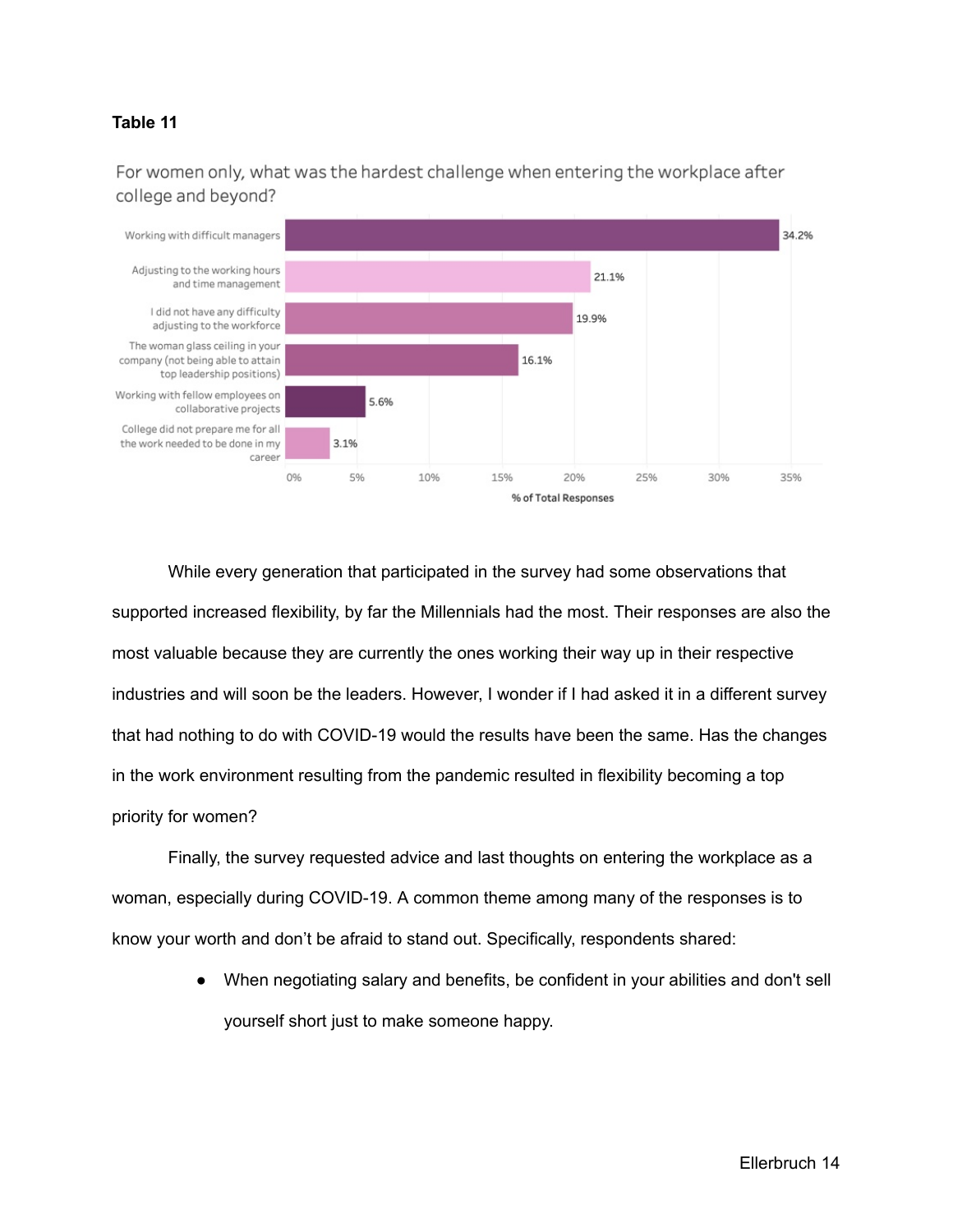- Women are statistically less likely to negotiate and recruiters know that. Give yourself a leg up by simply asking the question. Men often have the confidence just flowing from them and women need to assert the same confidence and demand the same opportunities.
- Be vocal in your role, share your opinion, ask questions, and present solutions to work problems you may uncover. Managers will notice you for trying and putting in the effort even if the end result was not what they were looking for, but it shows you were not afraid to try, and be wrong.
- Volunteering to take on extra assignments or working overtime will not go unnoticed, especially early in your career.
- Be open to making connections with anyone you encounter, relationships are the way your career will advance no matter what industry you are in. Women should not be afraid to stand out in their careers and take the risks they never thought they could, even if you have a family or other responsibilities that may hinder your confidence when taking chances.

#### **V. Conclusion**

The pandemic has taught us that people are capable of working from home and having success at it. I began my research with the assumption that working from home made women's lives much harder, especially when trying to build a career. I assumed that since lots of women have childcare responsibilities, these were complicated during COVID-19 making their jobs much harder. However, many companies changed to a hybrid model or made certain jobs fully remote because it has been shown that it is no longer a necessity for every employee to be in the office in person every single day. While the idea might have always been there that women, especially mothers, need more flexibility in their work schedules, the pandemic made it possible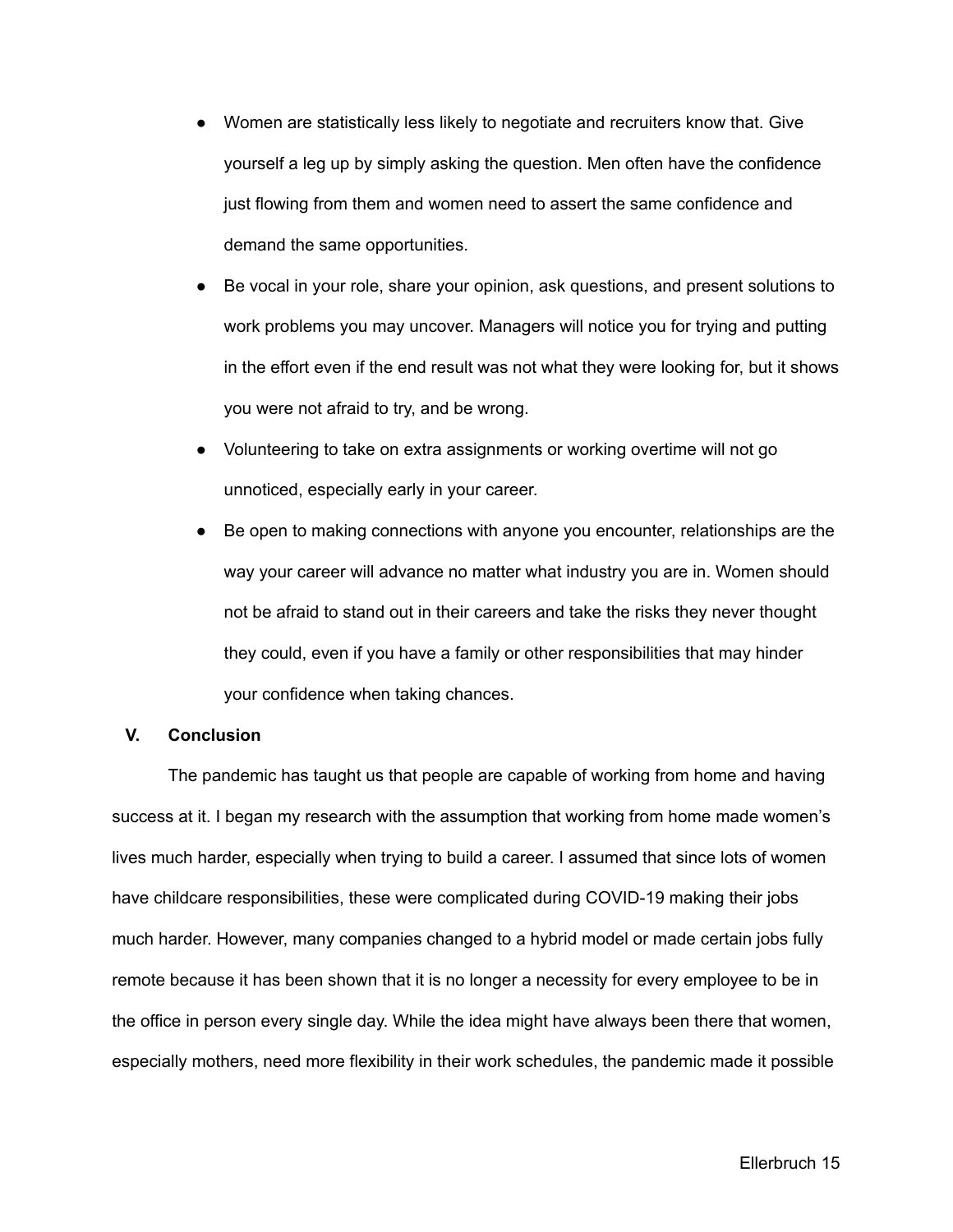and that has forever changed our outlook on the professional world. Another major change that the women call for is increased benefits relating to daycare and parental leave. Some companies are taking the initiative to implement policies that are responsive to what working parents actually need while others are not. Companies who are not offering the same benefits will find their employees moving to companies that are, especially women. These are important values that individuals look at when choosing a company in which to build a career.

Some women choose to forgo paid employment to take on the responsibility of childcare for their children, but others choose to pursue a career and have their children cared for by others. The accounting industry and the business world, in general, needs to do better for our women to ensure they are able to pursue the career they desire and work hard to achieve (Kashen, et al, 2020) . I can see a bright future ahead especially with all the new advancements in technology but there is still lots of work to be done to ensure women reach their full potential in any career they choose.

While there are major challenges, a big positive for employees to come out of the pandemic is that there is a huge focus for companies to maintain quality talent and resources because any company is only as good as its employees. The pandemic exposed a working-lifestyle balance that has never been used before at most companies and especially in public accounting. Employees were able to effectively and efficiently complete their work this past year from a remote setting that would have never been possible before thanks to advances in technology (Kalia, 2020).

COVID-19 was in a sense an experiment to see what life would be like in the workforce with flexibility and remote working, two things women have been wanting for years. The survey results and the other research I have conducted should be very reassuring to any woman entering the workforce today. Women have more opportunities than ever before and it is our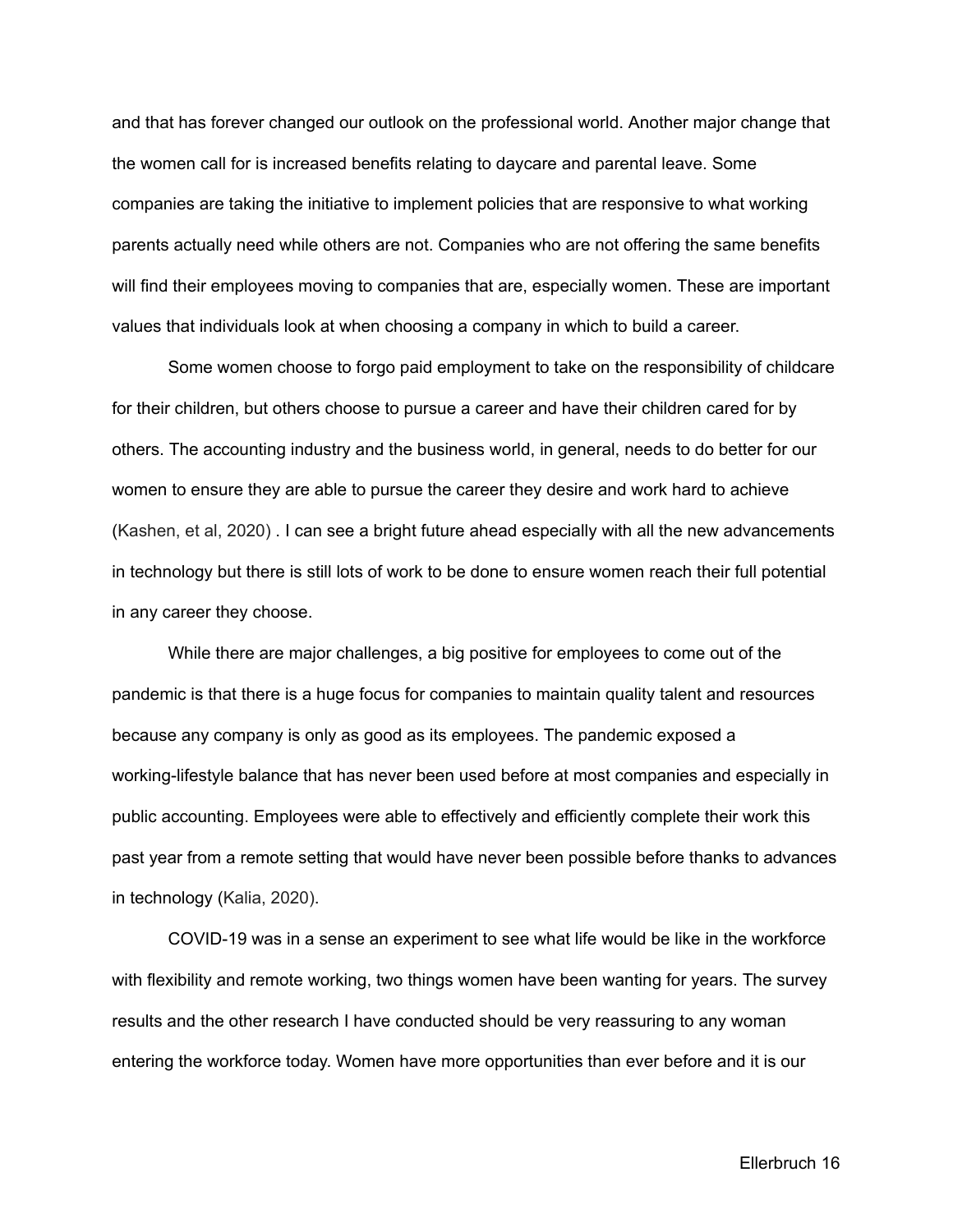responsibility to take advantage of them and fight for what interests us and the career we want to pursue. I started my research with the belief that survey respondents would report negative career impacts resulting from the pandemic. However, I was wrong. In fact, overwhelmingly, respondents noted many positives coming from the changes in the work environment forced on companies during the pandemic.

Additionally, throughout the whole experience I have been humbled by the overwhelming number of respondents who left me their contact information, tips, or long paragraphs of advice. Not only am I confident that the pandemic has helped shape a working world that has the potential to boost women's careers even further, I am confident in the network of other women that will support me wherever my career takes me. Any other woman should feel the same confidence that someone will be there to help guide them and strengthen their network.

I am not alone in my interest in investigating the impact the global pandemic has had on women and the entire workforce in business. The New York Times recently published an article titled "A Two-Year, 50-Million-Person Experiment in Changing How We Work." Throughout the article, researchers noted that office life in business has never been a "one-size fits all" and explored how individuals, especially women, have thrived in the work-from-home models that have started since the pandemic. Pre COVID-19, work relationships and potential promotions were typically based on connections made within the office. For an introverted individual, this could be stressful and discouraging if one was unable to form those connections with managers and coworkers. Remote work allowed the playing field to be leveled because it was nearly impossible to have those "water cooler" conversations and promotions could be based solely on the level of work an individual was producing (Goldberg, 2022). While I do believe that as humans we need to have some human interaction and it is inevitable that we will return back to office life, I think there are many new alternative working models that have been proven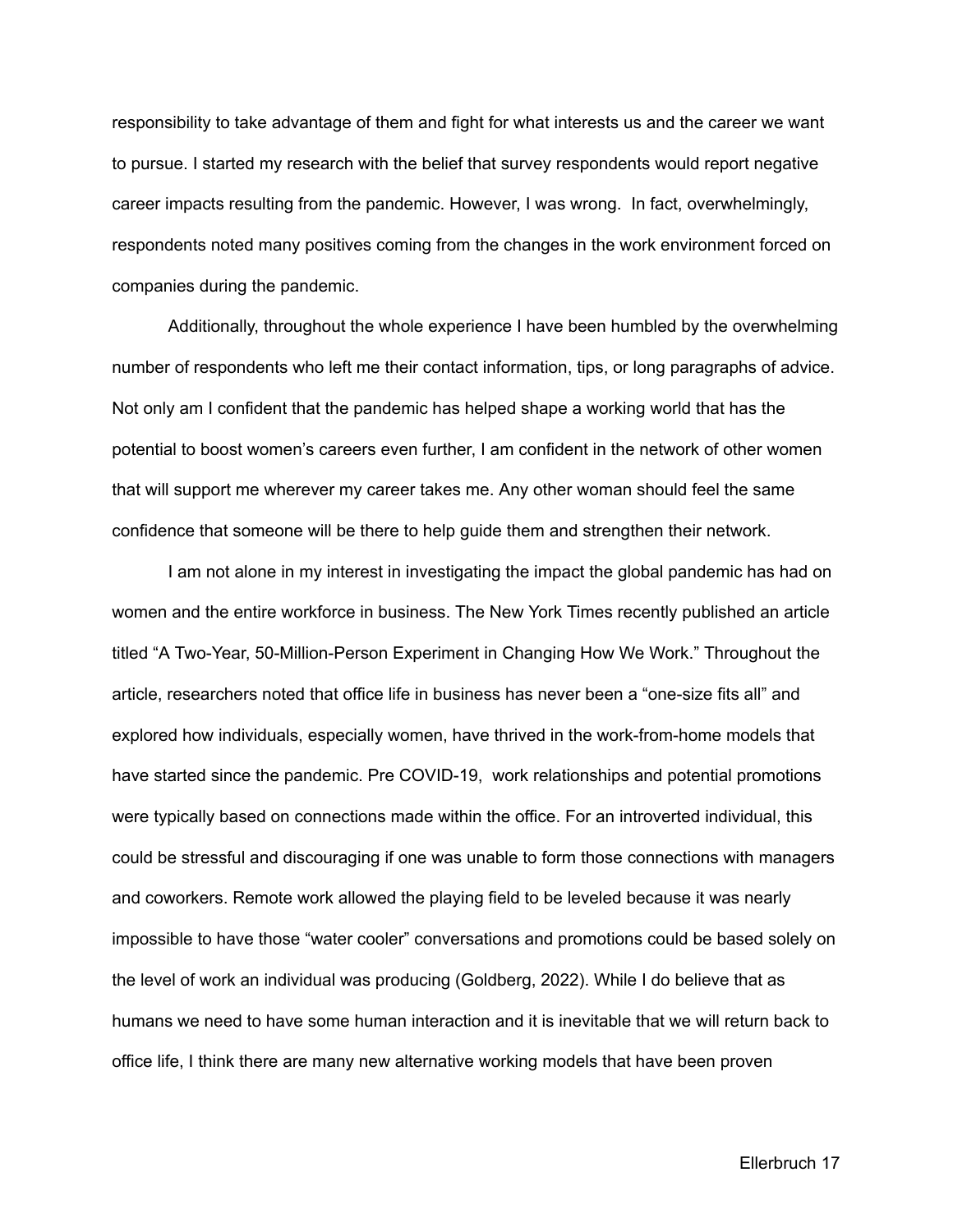effective in the retention of women. Women are an irreplaceable resource in the workplace and their retention needs to be a high priority. COVID-19 has proven that employees are capable of working effectively at home and what has been learned needs to be implemented into office work daily life. For years to come, we need to watch how the business world responds to these results and how business will cater to women's needs. I believe that this will directly impact the success of companies in the coming years.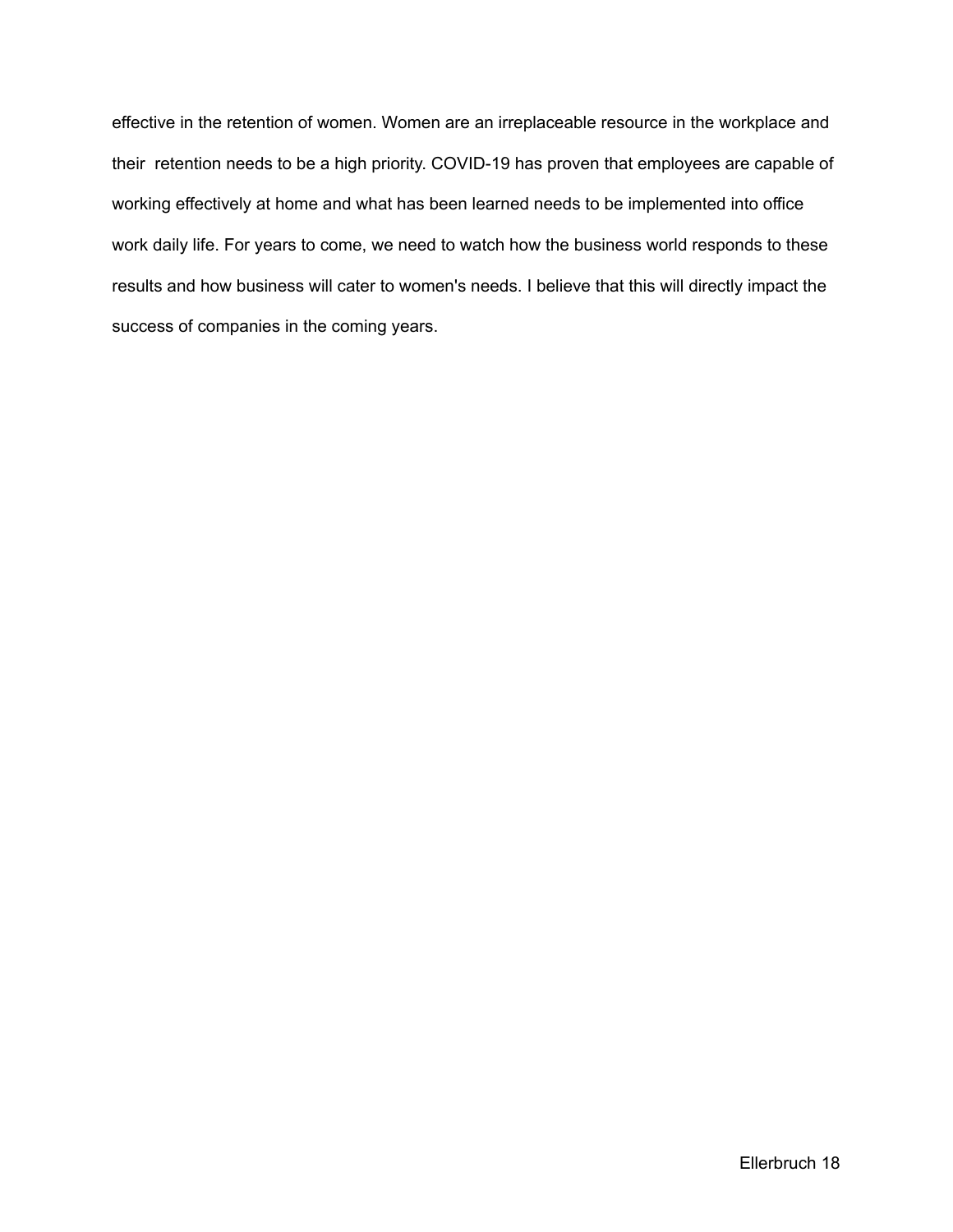## **Bibliography**

- Bateman, Nicole; Ross, Martha. "Why Has COVID-19 Been Especially Harmful for Working Women?" Brookings, Brookings, Oct. 2020, [www.brookings.edu/essay/why-has-covid-19-been-especially-harmful-for-working-wome](http://www.brookings.edu/essay/why-has-covid-19-been-especially-harmful-for-working-women/) [n/](http://www.brookings.edu/essay/why-has-covid-19-been-especially-harmful-for-working-women/).
- Goldberg, Emma. "A Two-Year, 50-Million-Person Experiment in Changing How We Work." The New York Times, The New York Times, 10 Mar. 2022, https://www.nytimes.com/2022/03/10/business/remote-work-office-life.html.
- "How Are Working Women Doing during COVID-19? Our Women in the Workplace Study Explores." McKinsey & amp; Company, 30 Sept. 2020, www.mckinsey.com/about-us/new-at-mckinsey-blog/how-are-working-women-doing-duri ng-covid-19-our-women-in-the-workplace-study-explores.
- Johnson, Kelly. "COVID-19's Impact on Accounting Operations Immediate Actions to Take." BDO United States , Apr. 2020, www.bdo.com/insights/business-financial-advisory/business-services-outsourcing/covid-19s-impact-on-accounting-operations-immediat.
- Kagan, Julia. "What Is the Glass Ceiling?" Investopedia, Investopedia, 24 Feb. 2022, <https://www.investopedia.com/terms/g/glass-ceiling.asp#:~:text=The%20term%20glass> %20ceiling%20refers,within%20an%20organization%20or%20industry.
- Kalia, Naveen. "How the Pandemic Is Accelerating the Future of Audit." KPMG, KPMG, 19 Oct. 2020,

https://home.kpmg/ca/en/home/insights/2020/10/how-the-pandemic-is-accelerating-the-f uture-of-audit.html.

- Kashen, Julie, Sarah Jane Glynn, and Amanda Novello. "How COVID-19 Sent Women's Workforce Progress Backward." Center for American Progress, 30 Oct. 2020, 9:04 AM, www.americanprogress.org/issues/women/reports/2020/10/30/492582/covid-19-sent-wo mens-workforce-progress-backward/.
- Kambil, Ajit. "The Journey to CFO: Perspectives from Women Leaders ." Deloitte Insights, 1 Jan. 2012, https://www2.deloitte.com/us/en/insights/focus/executive-transitions/the-journey-to-cfo-p erspectives-from-women-leaders.html.
- Kantaria, Rupal. "Women, Finance, and Covid-19." OliverWyman, 21 Dec. 2020, <https://www.oliverwyman.com/our-expertise/insights/2020/dec/women-finance-covid-19->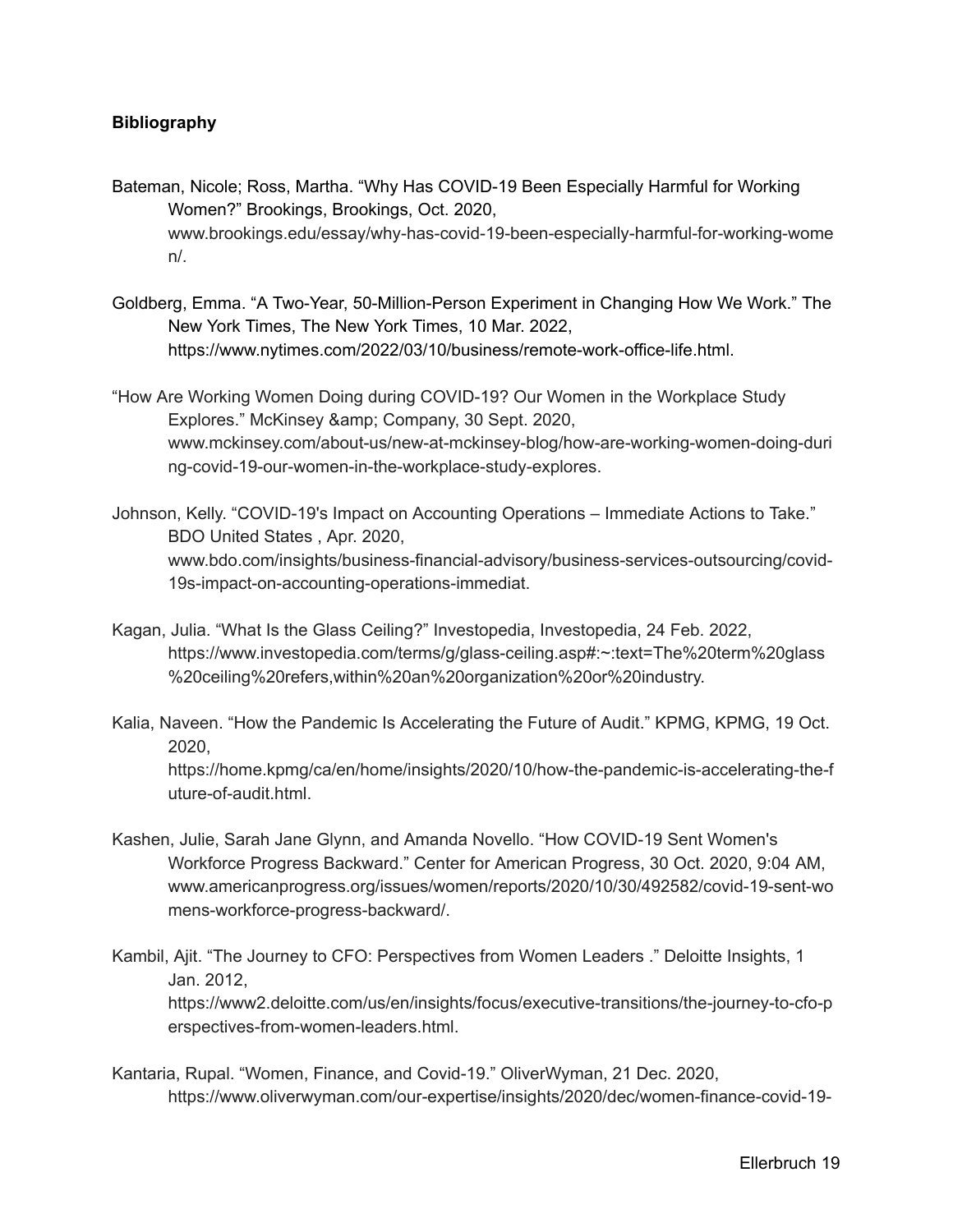pandemic.html.

- Madgavkar, Anu, Olivia White, Mekala Krishnan, Deepa Mahajan, and Xavier Azcue. "COVID-19 and Gender Equality: Countering the Regressive Effects." McKinsey & amp; Company, McKinsey & amp; Company, 14 Dec. 2020, [www.mckinsey.com/featured-insights/future-of-work/covid-19-and-gender-equality-count](http://www.mckinsey.com/featured-insights/future-of-work/covid-19-and-gender-equality-countering-the-regressive-effects) [ering-the-regressive-effects#.](http://www.mckinsey.com/featured-insights/future-of-work/covid-19-and-gender-equality-countering-the-regressive-effects)
- O'Bannon, Issac M. "2020 Most Powerful Women in Accounting Winners Announced." CPA Practice Advisor , 11 Nov. 2020, [www.cpapracticeadvisor.com/accounting-audit/article/21162105/2020-most-powerful-wo](http://www.cpapracticeadvisor.com/accounting-audit/article/21162105/2020-most-powerful-women-in-accounting-winners-announced) [men-in-accounting-winners-announced](http://www.cpapracticeadvisor.com/accounting-audit/article/21162105/2020-most-powerful-women-in-accounting-winners-announced).
- Raskulinecz, Jaime. "Council Post: Women in History, Women in Finance: How the Industry Is Changing, Powered by Women." Forbes, Forbes Magazine, 29 Mar. 2021, https://www.forbes.com/sites/forbesfinancecouncil/2021/03/29/women-in-history-womenin-finance-how-the-industry-is-changing-powered-by-women/.
- Rogish, Alison, Stacy Sandler, Neda Shemluck, Patty Danielecki, and Tiffany Ramsay. "Within Reach? Achieving Gender Equity in Financial Services Leadership." Deloitte Insights, 5 Nov. 2019, www2.deloitte.com/us/en/insights/industry/financial-services/women-in-financial-services -leadership-roles.html.
- Sanders, Lauren. "Retaining Female Employees During COVID-19." AccountingWEB, 7 Dec. 2020,

www.accountingweb.com/practice/growth/retaining-female-employees-during-covid-19.

- Savage , Maddy. "How Covid-19 Is Changing Women's Lives." BBC Worklife, BBC, 30 June 2020, [www.bbc.com/worklife/article/20200630-how-covid-19-is-changing-womens-lives](http://www.bbc.com/worklife/article/20200630-how-covid-19-is-changing-womens-lives).
- Shecter, Sandy. "The Nature of Women in Accounting." Accounting Today, Accounting Today, 2 Dec. 2019, 9:00 AM, www.accountingtoday.com/opinion/the-nature-of-women-in-accounting.
- Wotapka, Dawn. "What Women Need to Rise in the Accounting Profession." Journal of Accountancy, Journal of Accountancy, 24 July 2020, [www.journalofaccountancy.com/news/2020/jul/what-women-need-to-advance-in-account](http://www.journalofaccountancy.com/news/2020/jul/what-women-need-to-advance-in-accounting.html) [ing.html](http://www.journalofaccountancy.com/news/2020/jul/what-women-need-to-advance-in-accounting.html).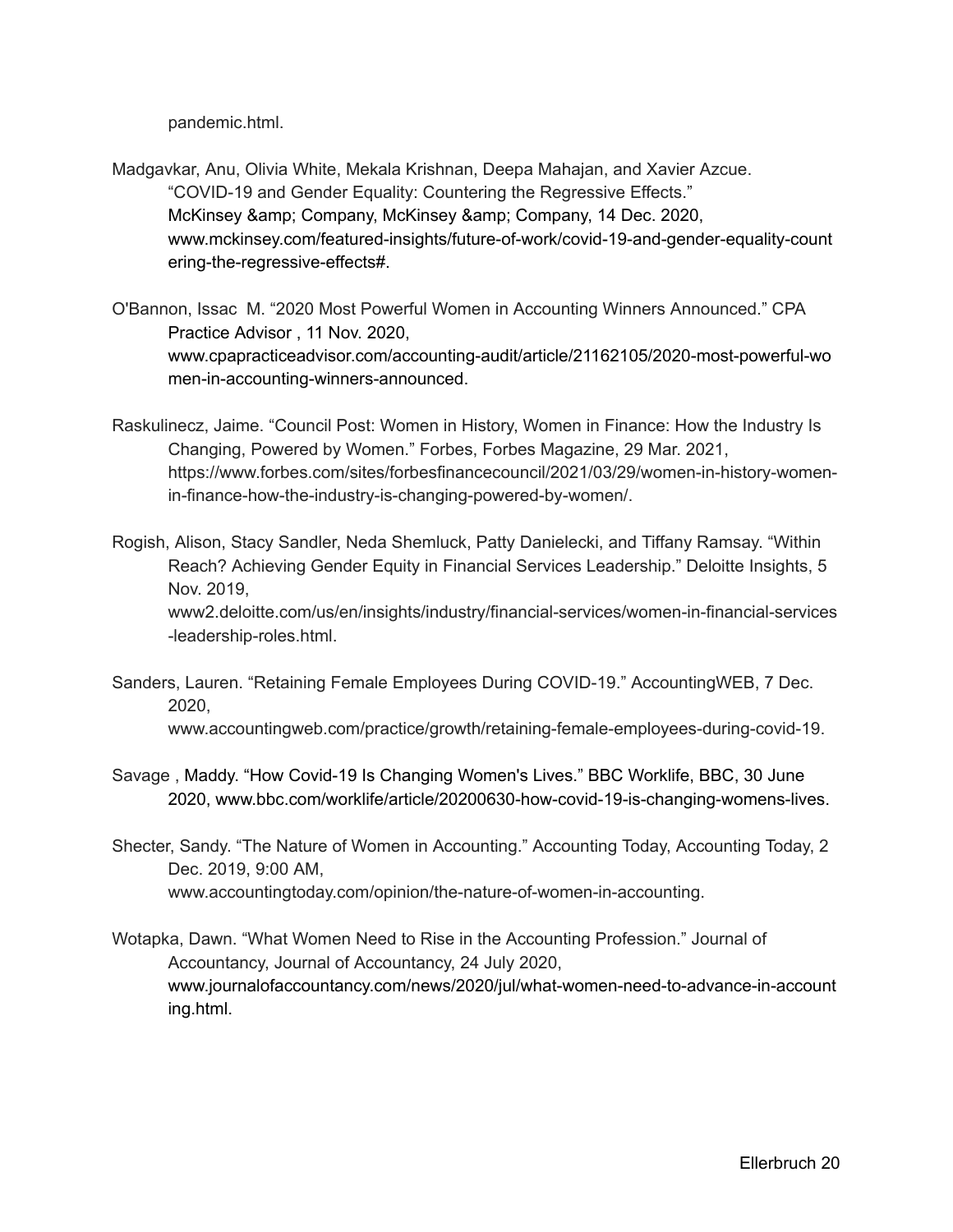## **Appendix**

### **1. Industry of Current Employment**

- ❏ Accountancy
- ❏ Financial Services
- ❏ Marketing/ Human Resource Management
- ❏ Sales
- ❏ Other

## **2. Which Generation are you in?**

- ❏ The Greatest Generation (born 1901-27)
- ❏ The Silent Generation (born 1928-45)
- ❏ Baby Boomers (born 1946-64)
- ❏ Generation X (born 1965-80)
- ❏ Millennials (born 1981-97)
- ❏ Generation Z (born 1998-2010)

## **3. How long have you been in the industry you currently work in?**

- ❏ 1-2 years
- ❏ 3-5 years
- ❏ 6-10 years
- ❏ 11-15 years
- ❏ 16- 25 years
- ❏ Longer than 25 years
- **4. What new work-related challenges have you experienced with the global pandemic? (check all that apply)**
- ❏ Communication difficulties with colleagues
- ❏ Communication difficulties with clients
- ❏ Additional childcare responsibilities because of the closure of daycares and schools
- ❏ Reduced productivity from working remotely….

## **5.Please elaborate on what led to your reduction of productivity**

\_\_\_\_\_\_\_\_\_\_\_\_\_\_\_\_\_\_\_\_\_\_\_\_\_\_\_\_\_\_\_\_\_\_\_\_\_\_\_\_\_\_\_\_\_\_\_\_\_ \_\_\_\_\_\_\_\_\_\_\_\_\_\_\_\_\_\_\_\_\_\_\_\_\_\_\_\_\_\_\_\_\_\_\_\_\_\_\_\_\_\_\_\_\_\_\_\_\_

- ❏ Fewer opportunities to learn and grow from work experiences because of the work-from home environment (travel restrictions or less opportunities to meet in person)
- ❏ Learning the new technology that was necessary to complete everyday tasks
- ❏ Loss of coworker relationships and companionships
- ❏ Other\_\_\_\_\_\_\_\_\_\_\_\_\_\_\_\_\_\_\_\_\_\_\_\_\_\_\_\_\_\_\_\_\_\_\_\_\_\_\_
- ❏ Other\_\_\_\_\_\_\_\_\_\_\_\_\_\_\_\_\_\_\_\_\_\_\_\_\_\_\_\_\_\_\_\_\_\_\_\_\_\_\_
- **6. What positives have you experienced from COVID-19 in your work environment?**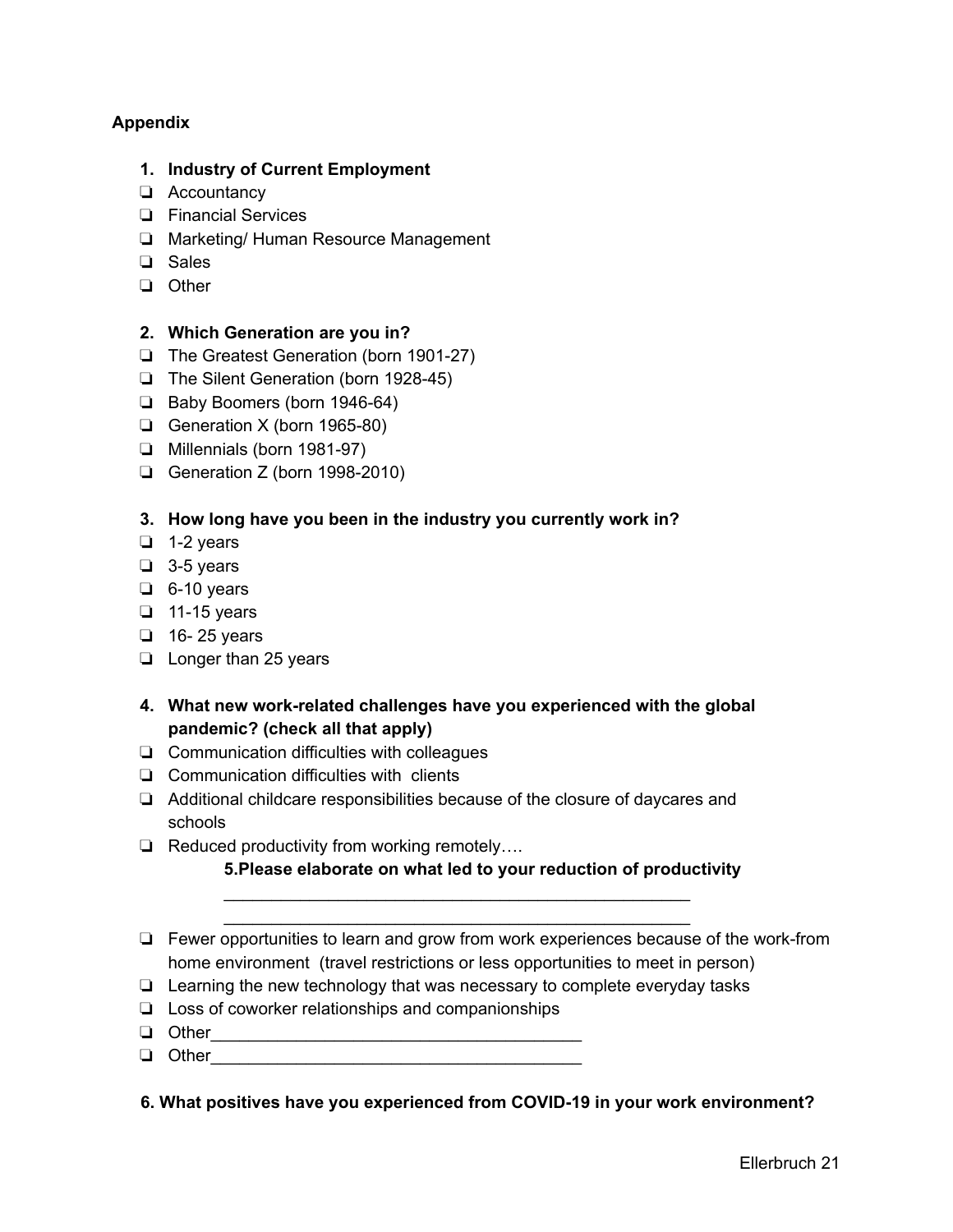(check all that apply)

- ❏ More time saved from not having to commute to and from the office
- ❏ Increased productivity

| 7. Please elaborate on what led to your increase of productivity |  |
|------------------------------------------------------------------|--|
|------------------------------------------------------------------|--|

❏ Money saved from not having to travel and "dress up" to meet clients and coworkers

\_\_\_\_\_\_\_\_\_\_\_\_\_\_\_\_\_\_\_\_\_\_\_\_\_\_\_\_\_\_\_\_\_\_\_\_\_\_\_\_\_\_\_\_\_\_\_\_\_ \_\_\_\_\_\_\_\_\_\_\_\_\_\_\_\_\_\_\_\_\_\_\_\_\_\_\_\_\_\_\_\_\_\_\_\_\_\_\_\_\_\_\_\_\_\_\_\_\_

- ❏ More time for family and relaxation
- ❏ Ease of communication with long distance work relationships
- ❏ Other\_\_\_\_\_\_\_\_\_\_\_\_\_\_\_\_\_\_\_\_\_\_\_\_\_\_\_\_\_\_\_\_\_\_\_\_\_\_\_\_
- ❏ Other\_\_\_\_\_\_\_\_\_\_\_\_\_\_\_\_\_\_\_\_\_\_\_\_\_\_\_\_\_\_\_\_\_\_\_\_\_\_\_\_
- **8. Did COVID-19 affect your career because of childcare/ other household responsibilities?**
	- ❏ Yes
	- ❏ No
	- **9. If Yes, what impact did COVID-19 have on your career?**
		- ❏ None at all
		- ❏ Slightly reduced the number of hours working
		- ❏ Significantly reduced the number of hours working
		- ❏ Left the industry all together
		- $\Box$  Other

#### **10. How has COVID-19 negatively impacted your future career growth?**

- ❏ It has helped grow my career, I have learned a lot through it all
	- **11. Please elaborate on…**
- ❏ I do not believe it has changed anything in the future growth of my career

\_\_\_\_\_\_\_\_\_\_\_\_\_\_\_\_\_\_\_\_\_\_\_\_\_\_\_\_\_\_\_\_\_\_\_\_\_\_\_\_\_\_\_\_ \_\_\_\_\_\_\_\_\_\_\_\_\_\_\_\_\_\_\_\_\_\_\_\_\_\_\_\_\_\_\_\_\_\_\_\_\_\_\_\_\_\_\_\_

\_\_\_\_\_\_\_\_\_\_\_\_\_\_\_\_\_\_\_\_\_\_\_\_\_\_\_\_\_\_\_\_\_\_\_\_\_\_\_\_\_\_\_ \_\_\_\_\_\_\_\_\_\_\_\_\_\_\_\_\_\_\_\_\_\_\_\_\_\_\_\_\_\_\_\_\_\_\_\_\_\_\_\_\_\_\_

\_\_\_\_\_\_\_\_\_\_\_\_\_\_\_\_\_\_\_\_\_\_\_\_\_\_\_\_\_\_\_\_\_\_\_\_\_\_\_\_\_\_\_\_ \_\_\_\_\_\_\_\_\_\_\_\_\_\_\_\_\_\_\_\_\_\_\_\_\_\_\_\_\_\_\_\_\_\_\_\_\_\_\_\_\_\_\_\_

❏ It has negatively impacted the future growth of my career

## **12. Please elaborate on…**

❏ Other\_\_\_\_\_\_\_\_\_\_\_\_\_\_\_\_\_\_\_\_\_\_\_\_\_\_\_\_\_\_\_\_\_\_\_\_\_\_\_\_\_

In your opinion, have you and your fellow female employees been impacted more severely by the pandemic than your male coworkers?

❏ Yes

**13. Please elaborate on…**